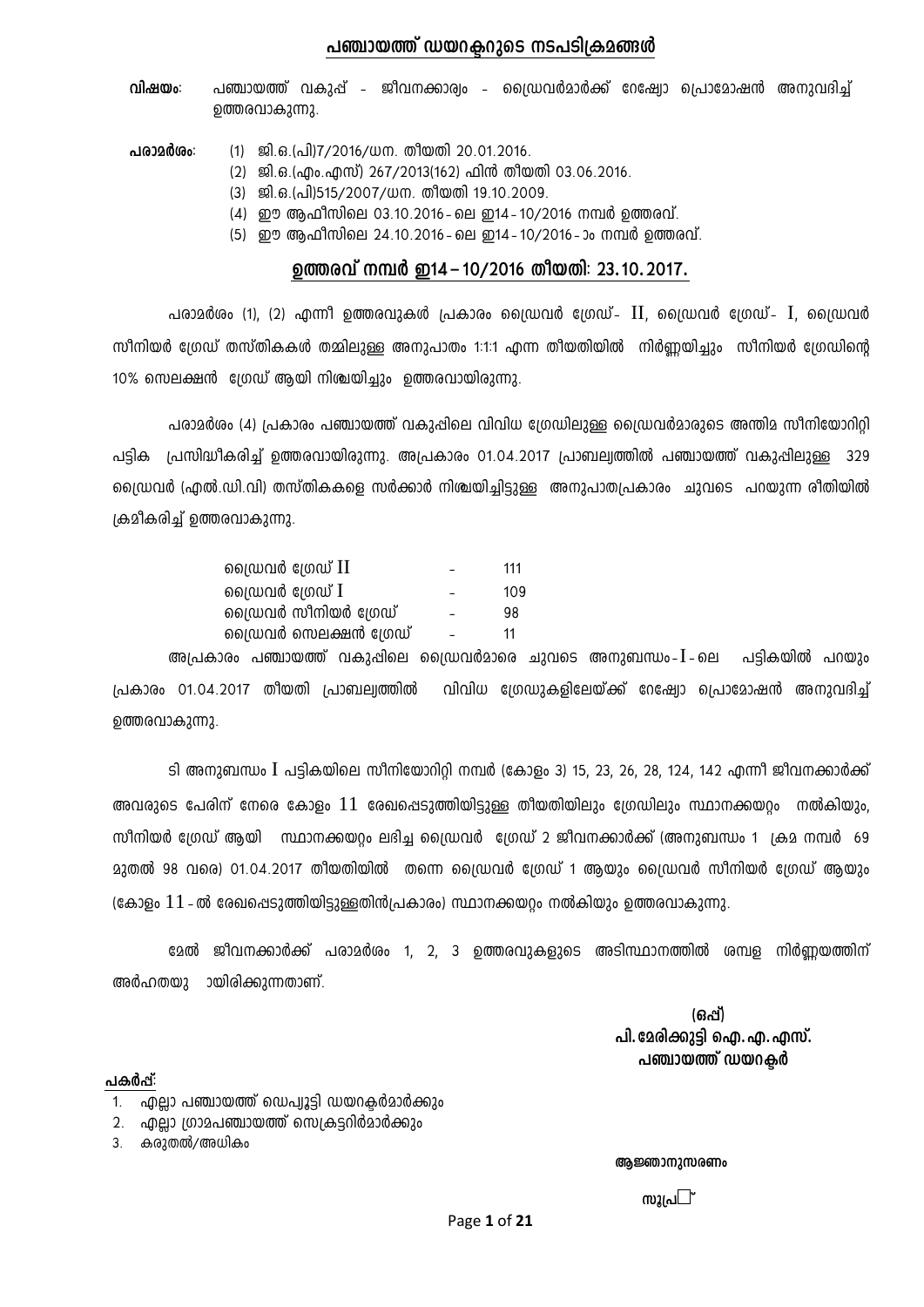|                  | Annexure - I                                |                                                            |            |                                          |                          |                                         |                                 |                                                                                      |                                      |                |  |  |  |
|------------------|---------------------------------------------|------------------------------------------------------------|------------|------------------------------------------|--------------------------|-----------------------------------------|---------------------------------|--------------------------------------------------------------------------------------|--------------------------------------|----------------|--|--|--|
|                  | RATIO PROMOTION TO DRIVERS AS ON 01.04.2017 |                                                            |            |                                          |                          |                                         |                                 |                                                                                      |                                      |                |  |  |  |
| <b>SL</b><br>No. | <b>NAME</b>                                 | Seniority No as per<br>Order No E14-10/2015<br>dt 03-10-16 | DISTRICT   | <b>Name of Present</b><br><b>Station</b> | <b>Existing</b><br>Grade | <b>DATE OF</b><br><b>BIRTH</b>          | <b>DATE OF</b><br><b>ADVICE</b> | Date of<br>declaration<br>of probation<br>(<br>probation<br>not declared<br>specify) | Date of<br>retirement/<br><b>IDT</b> | <b>REMARKS</b> |  |  |  |
| $\mathbf{1}$     | $\overline{2}$                              | 3                                                          | 4          | 5                                        | $6\phantom{1}$           | $\overline{f}$                          | 8                               | 9                                                                                    | 10                                   | 11             |  |  |  |
|                  |                                             |                                                            |            |                                          |                          | Driver Selection Grade as on 01.04.2017 |                                 |                                                                                      |                                      |                |  |  |  |
| $\mathbf 1$      | Selvaraj J.                                 | $\mathbf{1}$                                               | <b>TVM</b> | DDP Office TVM                           | Selection<br>Grade       | 02-07-1961                              | 13-10-1986                      | 24-09-2007                                                                           | 31-07-2017                           | Retired        |  |  |  |
| $\overline{2}$   | Jayaprakasan<br>K.R.                        | $\overline{2}$                                             | <b>TSR</b> | Dist.Panchayat<br><b>TSR</b>             | Selection<br>Grade       | 07-04-1964                              | 25-07-1987                      | 23-06-1989                                                                           | 30-04-2020                           |                |  |  |  |
| 3                | Vijayan. R.                                 | 4                                                          | <b>ALP</b> | <b>DP ALPY</b>                           | Selection<br>Grade       | 20-05-1963                              | 01-03-1990                      | 08-10-1992                                                                           | 31-05-2019                           |                |  |  |  |
| $\overline{4}$   | Muhammed<br>Hanifa P.K.                     | 6                                                          | <b>WYD</b> | Sulthan<br>Bathery<br>Muncipality'       | Selection<br>Grade       | 30-11-1965                              | 14-02-1992                      | 03-03-1994                                                                           | 30-11-2021                           |                |  |  |  |
| 5                | Kunjhiraman K.                              | $\overline{f}$                                             | <b>WYD</b> | Mananthavady<br>Municipality             | Selection<br>Grade       | 15-03-1964                              | 14-02-1992                      | 13-03-1994                                                                           | 31-03-2020                           |                |  |  |  |
| 6                | Chandrashekha<br>ran K K                    | 10                                                         | <b>ALP</b> | Dist. Panchayat                          | Selection<br>Grade       | 31-05-1961                              | 08-01-1993                      | 30-01-1995                                                                           | 31-05-2017                           | Retired        |  |  |  |
| $\overline{f}$   | Salim<br>Muhammed                           | 13                                                         | <b>EKM</b> | <b>DDP Office</b><br>Ernakulam           | Selection<br>Grade       | 11-01-1961                              | 01-10-1993                      | Probation<br>declared                                                                | 31-01-2017                           | Retired        |  |  |  |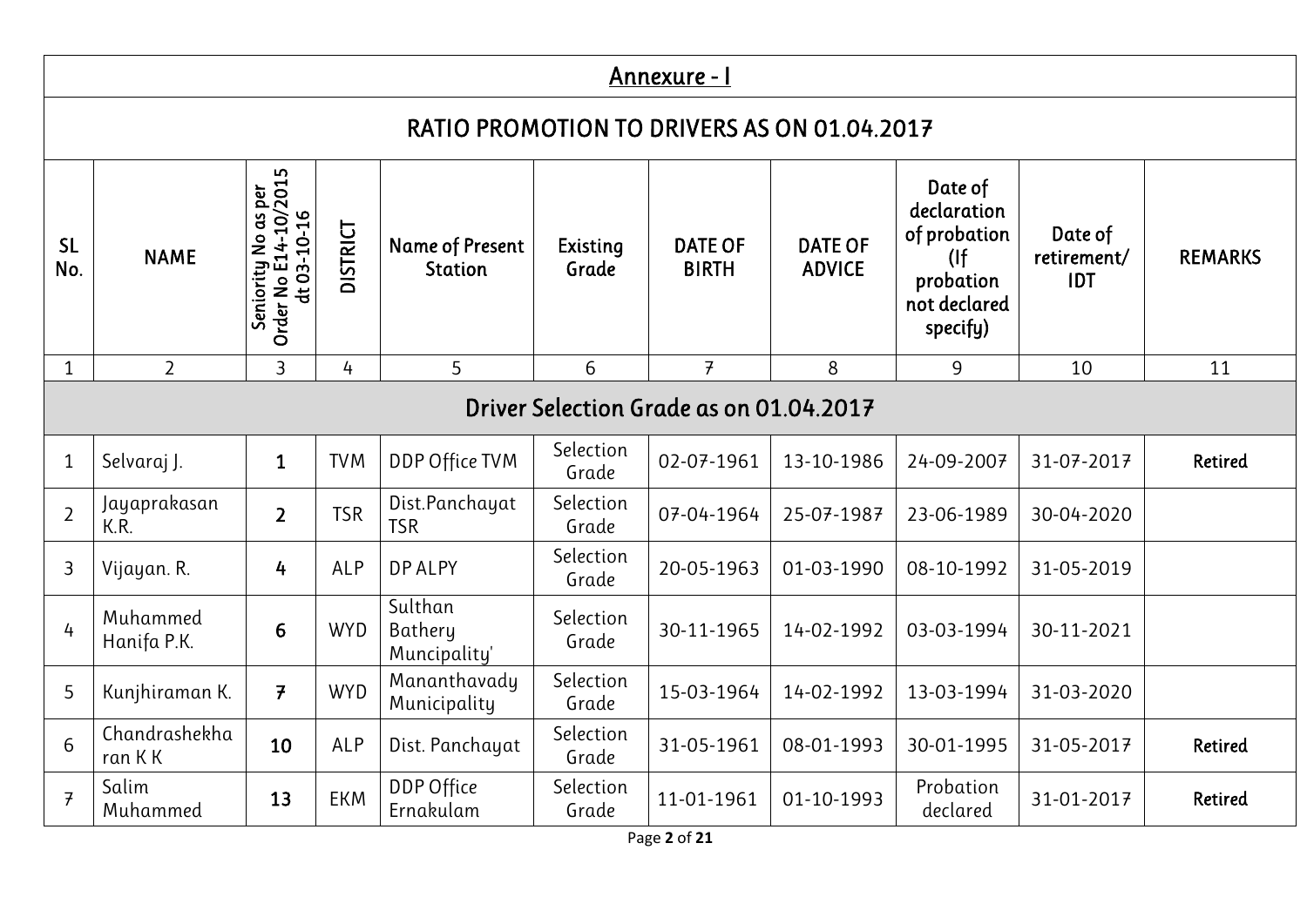| 8              | Somasundaran.<br>K.N.       | 14 | <b>TSR</b> | Kodakara GP                     | Selection<br>Grade | 07-09-1963                           | 29-06-1994<br>(Appointment<br>Order Date) | 04-07-1996 | 30-09-2019 |                                                                                |
|----------------|-----------------------------|----|------------|---------------------------------|--------------------|--------------------------------------|-------------------------------------------|------------|------------|--------------------------------------------------------------------------------|
| 9              | Johnson V.J.                | 15 | <b>TSR</b> | Vatnapilly GP                   | Senior<br>Grade    | 30-12-1963                           | 25-04-1998<br>(Appointmen<br>Order Date)  | 16-05-2000 | 31-12-2019 | Selection<br>Grade<br>w.e.f 01.02.2017<br>Salim<br>vice<br>Muhammed<br>Retired |
| 10             | Babu E.P.                   | 17 | <b>WYD</b> | Pulpally GP                     | Senior<br>Grade    | 07-03-1968                           | 19-07-1999                                | 19-07-2001 | 31-03-2024 | Selection<br>Grade<br>w.e.f. 01.04.2017                                        |
| 11             | Shaji K.M.                  | 18 | <b>KTM</b> | <b>DDP</b>                      | Senior<br>Grade    | 10-10-1961                           | 04-10-1999                                | 30/10/2001 | 31-10-2017 | Selection Grade<br>w.e.f. 01.04.2017                                           |
| 12             | Vijayakumaran<br>C.         | 22 | <b>TVM</b> | Dist.Panchayat                  | Senior<br>Grade    | 25-04-1961                           | 22-06-2000                                | 27-10-2002 | 30-04-2017 | Selection Grade<br>w.e.f. 01.04.2017                                           |
|                |                             |    |            |                                 |                    | Driver Senior Grade as on 01.04.2017 |                                           |            |            |                                                                                |
| $\mathbf{1}$   | Sunil kumar.K.P             | 23 | <b>KNR</b> | District<br>Panchayat<br>Kannur | Senior<br>Grade    | 14-03-1964                           | 05-09-2000                                | 22-11-2002 | 31-03-2020 | Selection<br>Grade<br>w.e.f. 01.06.2017<br>vice<br>chandrasekhara<br>n retired |
| $\overline{2}$ | Kaja Husain H.              | 26 | PKD        | Elapully<br>GramaPanchay<br>at  | Senior<br>Grade    | 09-02-1963                           | 21-10-2000                                | 30-12-2002 | 28-02-2019 | Grade<br>Selection<br>w.e.f. 01.08.2017<br>vice<br>selvaraj<br>retired         |
| $\overline{3}$ | Vijayachandran<br>Pillai C. | 28 | PTA        | Pramadom<br>Grama<br>panchayat  | Senior<br>Grade    | 20-11-1963                           | 24-10-2000                                | 25-05-2003 | 30-11-2019 | Selection<br>Grade<br>w.e.f. 01.11.2017<br>vice Shaji Retired                  |
| 4              | Sathyan P.                  | 29 | <b>KKD</b> | District Pt. KKD                | Senior<br>Grade    | 02-04-1962                           | 30-10-2000                                | 13-02-2010 | 30-04-2018 |                                                                                |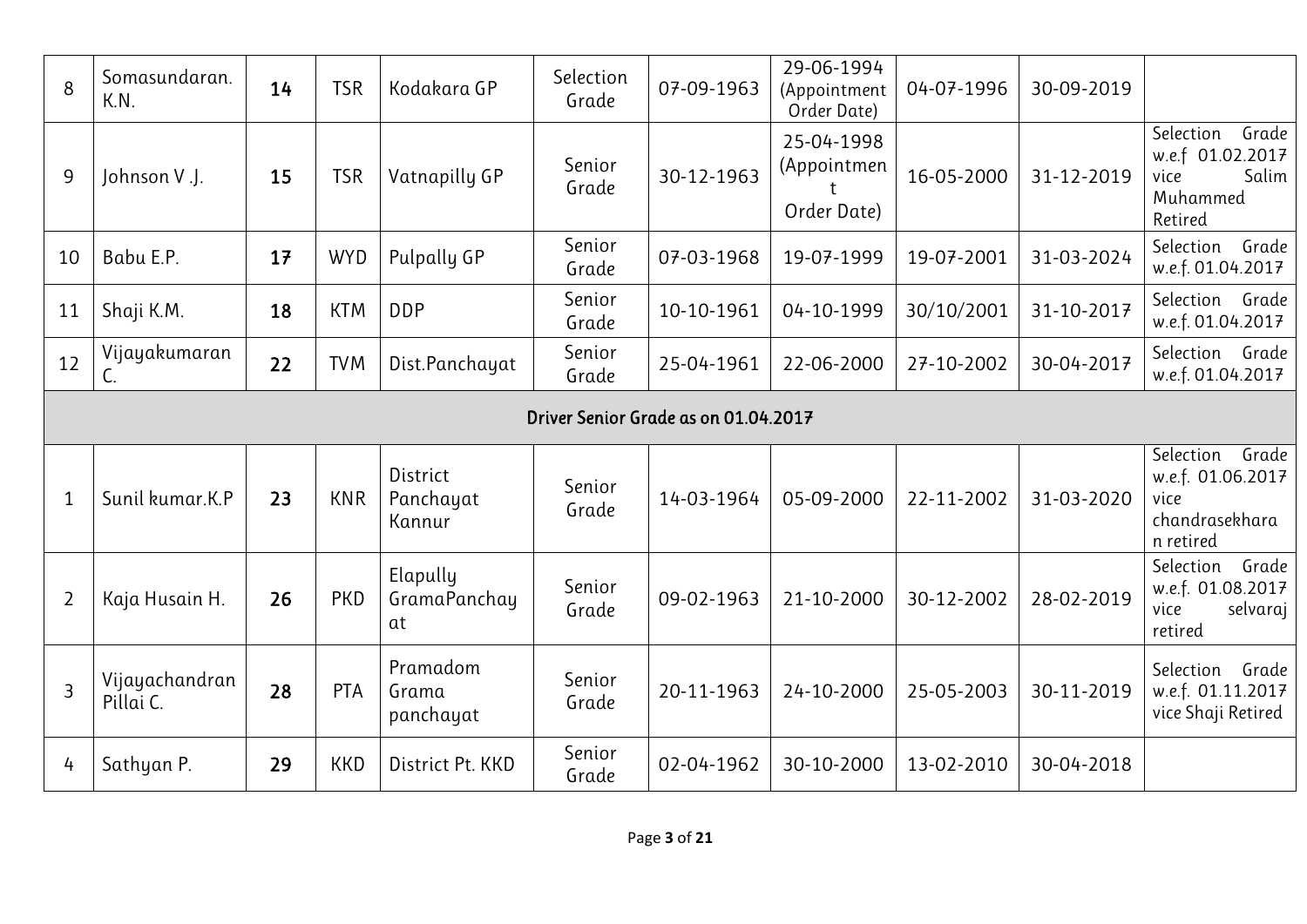| 5              | Sajeevan V.S.         | 30 | <b>IDK</b> | District<br>panchayat         | Senior<br>Grade | 27-06-1963 | 24-11-2000 | 16-01-2003                        | 30-06-2019 |                |
|----------------|-----------------------|----|------------|-------------------------------|-----------------|------------|------------|-----------------------------------|------------|----------------|
| 6              | SatheeshBabu          | 32 | <b>TSR</b> | Dist.Panchayat,<br><b>TSR</b> | Senior<br>Grade | 28-05-1965 | 23-02-2001 | 30-04-2003                        | 31-05-2021 |                |
| $\overline{7}$ | AsokanKuniyil         | 33 | <b>KKD</b> | Perambra GP.                  | Senior<br>Grade | 20-06-1961 | 09-01-2002 | 02-02-2004                        | 30-06-2017 | <b>Retired</b> |
| 8              | Satheeshkumar<br>P.G. | 34 | <b>KTM</b> | CHIRAKKADAVU                  | Senior<br>Grade | 25-05-1968 | 27-09-2001 | 20/01/2003                        | 31-05-2024 |                |
| 9              | Jamaludeen M.         | 35 | <b>KLM</b> | Ittiva GP                     | Senior<br>Grade | 5/23/1971  | 27-09-2001 | 29-11-2003                        | 31-05-2027 |                |
| 10             | Subash<br>Chandran V  | 36 | <b>KLM</b> | Chathannoor<br>GP             | Senior<br>Grade | 22/5/1962  | 15-01-2002 | 21-03-2004                        | 31-05-2018 |                |
| 11             | Suresh kumar T.       | 37 | <b>TVM</b> | Panchayat<br>Directorate      | Senior<br>Grade | 18-02-1966 | 15-01-2002 |                                   | 31-01-2022 |                |
| 12             | Suresh kumar.N        | 38 | <b>KKD</b> | Narikkuni GP                  | Senior<br>Grade | 29-05-1968 | 15-01-2002 | 25-03-2004                        | 31-05-2024 |                |
| 13             | Antony.P.D            | 39 | <b>EKM</b> | Dist.Panchayat,<br><b>EKM</b> | Senior<br>Grade | 05-03-1965 | 12-04-2002 | 01/12/2013<br>we-f-<br>06/11/2004 | 31-03-2021 |                |
| 14             | Paul P.Cheriyan       | 40 | <b>WYD</b> | Vellamunda GP                 | Senior<br>Grade | 25-05-1964 | 21-10-2002 | 27-01-2004                        | 31-05-2020 |                |
| 15             | Nasar.V               | 41 | <b>WYD</b> | Nenmeni GP                    | Senior<br>Grade | 10-05-1972 | 08-01-2003 | 20-01-2005                        | 31-05-2028 |                |
| 16             | Sudheesh K.           | 42 | <b>KKD</b> | District Pt. KKD              | Senior<br>Grade | 30-05-1974 | 17-06-2003 | 14-07-2005                        | 31-05-2030 |                |
| 17             | Asokan A.P.           | 43 | <b>KKD</b> | Narippatta GP.                | Senior<br>Grade | 11-07-1961 | 15-12-1998 | 18-01-2001                        | 31-07-2017 | Retired        |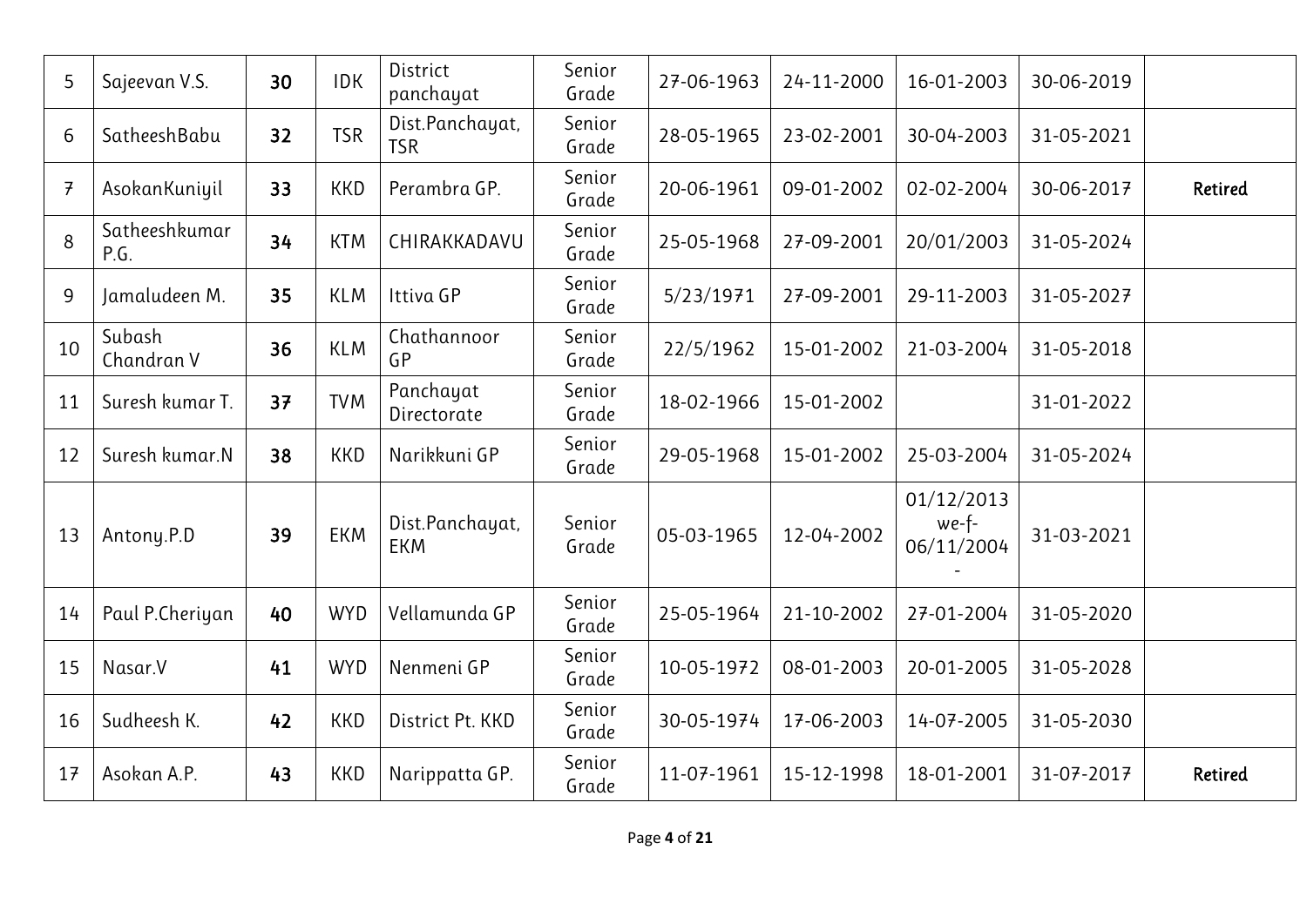| 18 | Baburaj A.R.          | 44 | <b>TSR</b> | Deputy Director<br>of<br>Panchayath,<br><b>TSR</b> | Senior<br>Grade | 13-05-1964 | 30-01-1992 | 22-04-2010                                                                               | 31-05-2020          |  |
|----|-----------------------|----|------------|----------------------------------------------------|-----------------|------------|------------|------------------------------------------------------------------------------------------|---------------------|--|
| 19 | Joy K Joseph          | 45 | <b>KTM</b> | Dist. Panchayat                                    | Senior<br>Grade | 25-05-1964 | 05-01-2001 | 25-02-2002                                                                               | 31-05-2020          |  |
| 20 | Madhusoodanan<br>K K  | 46 | <b>KNR</b> | Ramanthali GP                                      | Senior<br>Grade | 10-01-1972 | 17-11-2003 | 10-03-2007                                                                               | 31-01-2028          |  |
| 21 | Roy Joseph            | 47 | <b>IDK</b> | DDP Office                                         | Senior<br>Grade | 28-06-1972 | 30-06-2005 | 24-07-2007                                                                               | 30/06/2028          |  |
| 22 | Sreekumar V.D.        | 48 | <b>KTM</b> | KANJIRAPPALLY                                      | Senior<br>Grade | 14-05-1975 | 18-08-2005 | 21/11/2007                                                                               | 31-05-2031          |  |
| 23 | Sanalkumar.S          | 49 | <b>TVM</b> | Dist.Panchayat                                     | Senior<br>Grade | 10-05-1973 | 14-03-2006 | 12-04-2008                                                                               | 31-05-2029<br>(DOR) |  |
| 24 | Radhakrishnan.<br>T.S | 50 | <b>EKM</b> | Vadavucode-<br>Puthencruz GP                       | Senior<br>Grade | 27-05-1966 | 11-09-2006 | 11/09/2007<br><b>FN</b>                                                                  | 31-05-2022          |  |
| 25 | Prince P.Y            | 51 | <b>WYD</b> | Noolpuzha GP                                       | Senior<br>Grade | 30-05-1968 | 07-12-2006 | 29-12-2008                                                                               | 30-05-2024          |  |
| 26 | Raju OV               | 52 | <b>KSD</b> | Dist. Panchayat                                    | Senior<br>Grade | 02-05-1966 | 20-06-1997 | 28-02-2010                                                                               | 31-05-2022          |  |
| 27 | Muraleedharan<br>С    | 53 | <b>TVM</b> | Panchayat<br>Directorate                           | Senior<br>Grade | 21-05-1972 | 17-05-2008 |                                                                                          | 31-05-2028          |  |
| 28 | Sathyaprakash         | 54 | <b>PKD</b> | Pattambi Muni.                                     | Senior<br>Grade | 21-05-1969 | 11-02-2010 |                                                                                          | 31-05-2025          |  |
| 29 | C.P. Haridasan        | 55 | <b>EKM</b> | Piravom<br>muncipality                             | Senior<br>Grade | 12-12-1966 | 02-06-2005 | 09/06/2007<br>order no-A5-<br>3673/07 kdis dt<br>08-10-2007 DD<br>Panchayat<br>Kasarcode | 31-12-2022          |  |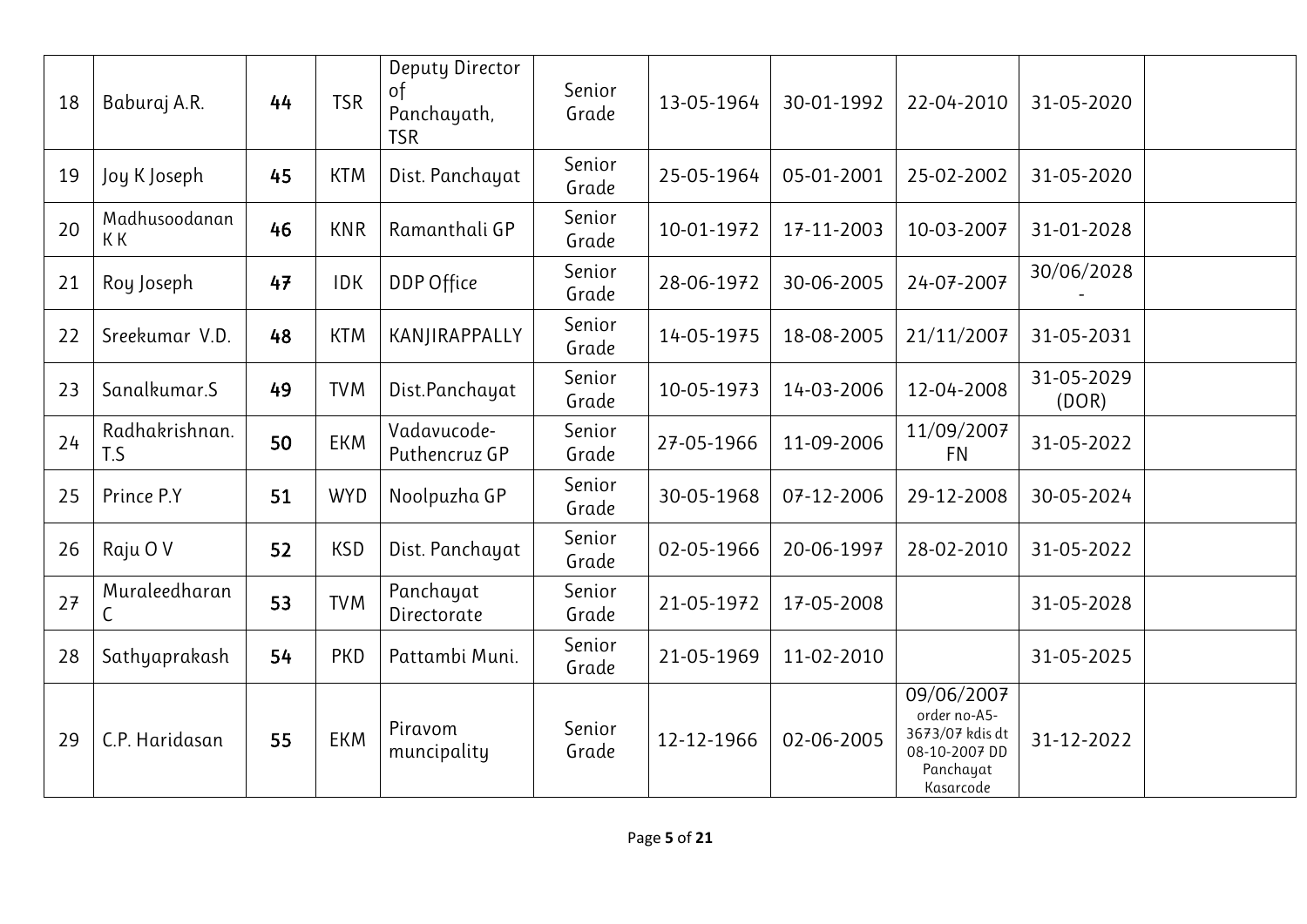| 30 | Ganesh M.K.   | 56 | PTA        | Kunnamthana<br>m<br>Grama<br>Panchayat    | Senior<br>Grade | 12-04-1972 | 18-02-2011 | 01-04-2013              | 30-04-2028 |  |
|----|---------------|----|------------|-------------------------------------------|-----------------|------------|------------|-------------------------|------------|--|
| 31 | Mahesh P.P    | 57 | <b>KNR</b> | District<br>Panchayat<br>Kannur           | Senior<br>Grade | 31-07-1978 | 18-02-2011 | 23-03-2013              | 31-07-2034 |  |
| 32 | Yoosaf M.A.   | 58 | <b>PTA</b> | Kulanada<br>Grama<br>Panchayat            | Senior<br>Grade | 23-05-1974 | 18-02-2011 | 14-03-2013              | 31-05-2030 |  |
| 33 | Yahoo P.V.    | 59 | <b>WYD</b> | Thavinhal GP                              | Senior<br>Grade | 30-05-1977 | 18-02-2011 |                         | 31-05-2033 |  |
| 34 | Reji D.B.     | 60 | <b>TVM</b> | Panchayat<br>Directorate                  | Senior<br>Grade | 15-05-1975 | 09-03-2011 |                         | 31-05-2031 |  |
| 35 | Unnikumar V   | 61 | <b>PKD</b> | <b>District</b><br>Panchayat,<br>Palakkad | Senior<br>Grade | 26-05-1975 | 23-03-2011 | 04-05-2013              | 31-05-2031 |  |
| 36 | Jose J        | 62 | <b>PKD</b> | Mannarkkad<br>Municipality                | Senior<br>Grade | 25-05-1973 | 23-03-2011 | 02-05-2013              | 31-05-2029 |  |
| 37 | Dileepkumar.J | 63 | <b>KLM</b> | Kottamkara<br>Grama<br>Panchayat          | Senior<br>Grade | 25-04-1974 | 30-03-2011 | 03-06-2013              | 30-04-2030 |  |
| 38 | Rajesh S      | 65 | <b>KLM</b> | Pathanapuram<br>Grama<br>Panchayat        | Senior<br>Grade | 13-10-1978 | 30-03-2011 | 06-06-2013<br><b>FN</b> | 31-10-2034 |  |
| 39 | Sanjaykumar   | 66 | <b>KLM</b> | <b>District</b><br>Panchayat,<br>Kollam   | Senior<br>Grade | 15-05-1976 | 30-03-2011 | $04 - 10 -$<br>2013FN   | 31-05-2032 |  |
| 40 | Noushadali    | 67 | <b>MLM</b> | Kuzhimanna<br>Gramapanchay<br>αt          | Senior<br>Grade | 05-03-1974 | 23-04-2011 | w-e-f<br>28/05/2013     | 31-03-2030 |  |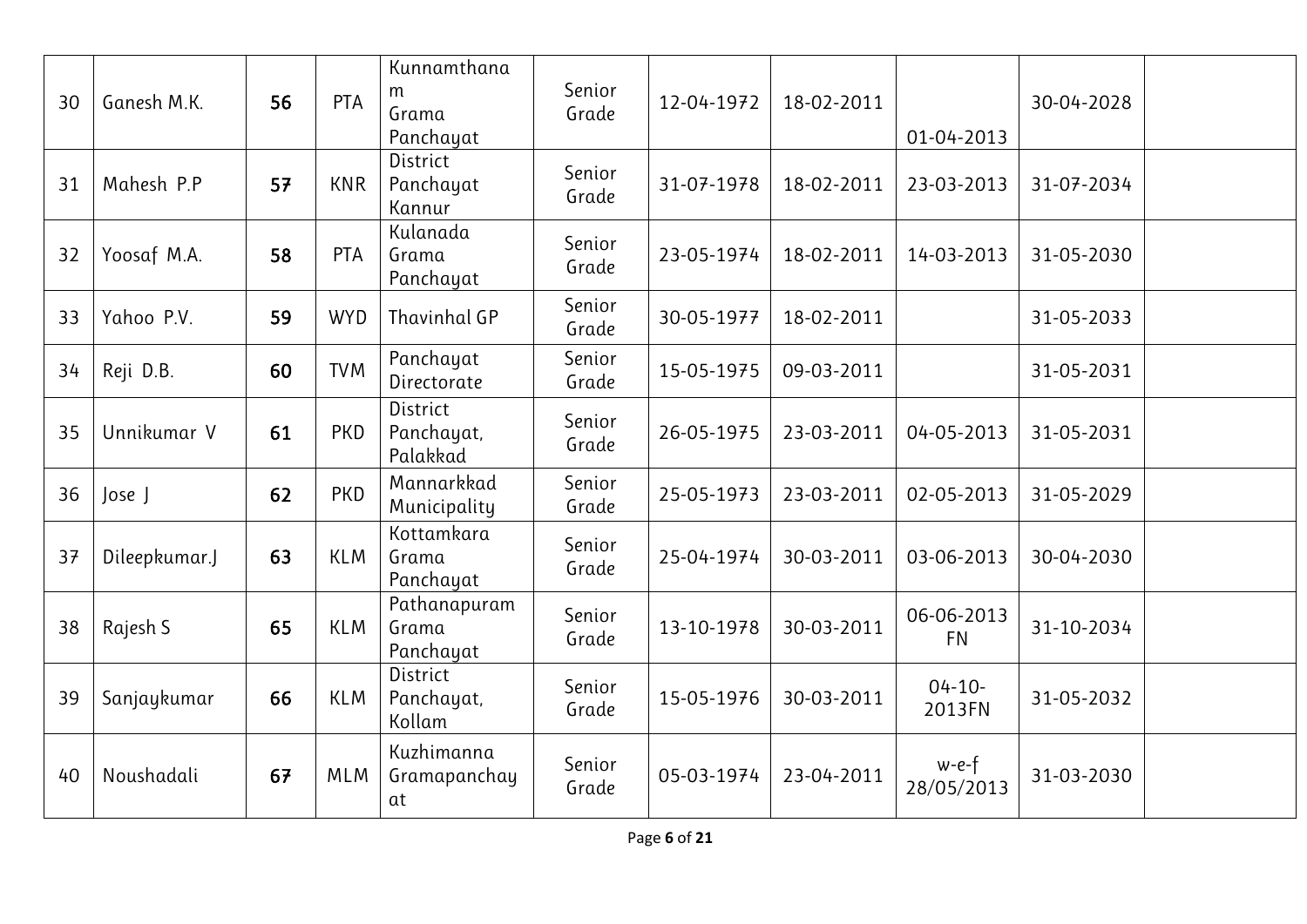| 41 | V.Sudheesh            | 68 | PKD        | $O/O$ DDP,<br>Palakkad                  | Senior<br>Grade | 17-05-1975 | 03-05-2011 | 24-05-2013              | 31-05-2031 |  |
|----|-----------------------|----|------------|-----------------------------------------|-----------------|------------|------------|-------------------------|------------|--|
| 42 | Padmesh.P             | 69 | PKD        | Marutharoad<br>Gramapanchay<br>at       | Senior<br>Grade | 12-04-1976 | 03-05-2011 | 30-05-2013              | 30-04-2032 |  |
| 43 | Shaji.T               | 70 | <b>PKD</b> | District<br>Panchayat,<br>Palakkad      | Senior<br>Grade | 01-03-1975 | 03-05-2011 | 30-05-2013              | 31-03-2031 |  |
| 44 | Manoj K.P             | 71 | <b>KTM</b> | ERUMALI                                 | Senior<br>Grade | 07-02-1969 | 13-05-2011 | 30/05/2013              | 28-02-2025 |  |
| 45 | Suneer I              | 72 | <b>KTM</b> | <b>VELLOOR</b>                          | Senior<br>Grade | 24-04-1974 | 13-05-2011 | 28/05/2013              | 30-04-2030 |  |
| 46 | Bony V                | 73 | <b>IDK</b> | VANDIPERIYAR<br>GRAMAPANCHA<br>YAT      | Senior<br>Grade | 01-04-1977 | 14-06-2011 | 05-07-2013              | 30-04-2033 |  |
| 47 | Santhoshkumar<br>R.   | 74 | <b>IDK</b> | District<br>panchayat                   | Senior<br>Grade | 05-02-1977 | 14-06-2011 | 20-02-2014              | 28-02-2033 |  |
| 48 | Guruvayoorapp<br>an S | 75 | <b>IDK</b> | PEERMADE-<br><b>GRAMA</b><br>PANCHAYATH | Senior<br>Grade | 22-05-1980 | 14-06-2011 | 11-07-2013              | 31-05-2036 |  |
| 49 | Santhosh T            | 76 | <b>IDK</b> | Kattappana<br>Municipality              | Senior<br>Grade | 03-05-1968 | 14-06-2011 | 07-07-2013              | 31-05-2024 |  |
| 50 | Nasseer P.A           | 77 | <b>IDK</b> | District<br>panchayat                   | Senior<br>Grade | 26-01-1974 | 14-06-2011 | 05-07-2013              | 31/01/2030 |  |
| 51 | Viswanathan<br>M.P.   | 79 | <b>WYD</b> | Meenangady<br>GP                        | Senior<br>Grade | 03-03-1969 | 18-06-2011 | 03-08-2013              | 31-03-2025 |  |
| 52 | Harikumar.A           | 80 | <b>KLM</b> | Adichanalloor                           | Senior<br>Grade | 31-05-1972 | 24-06-2011 | 04-08-2013<br><b>FN</b> | 31-05-2028 |  |
| 53 | Santhoshkumar<br>.B   | 82 | <b>TVM</b> | Panchayat<br>Directorate                | Senior<br>Grade | 25-05-1979 | 02-09-2011 |                         | 31-05-2035 |  |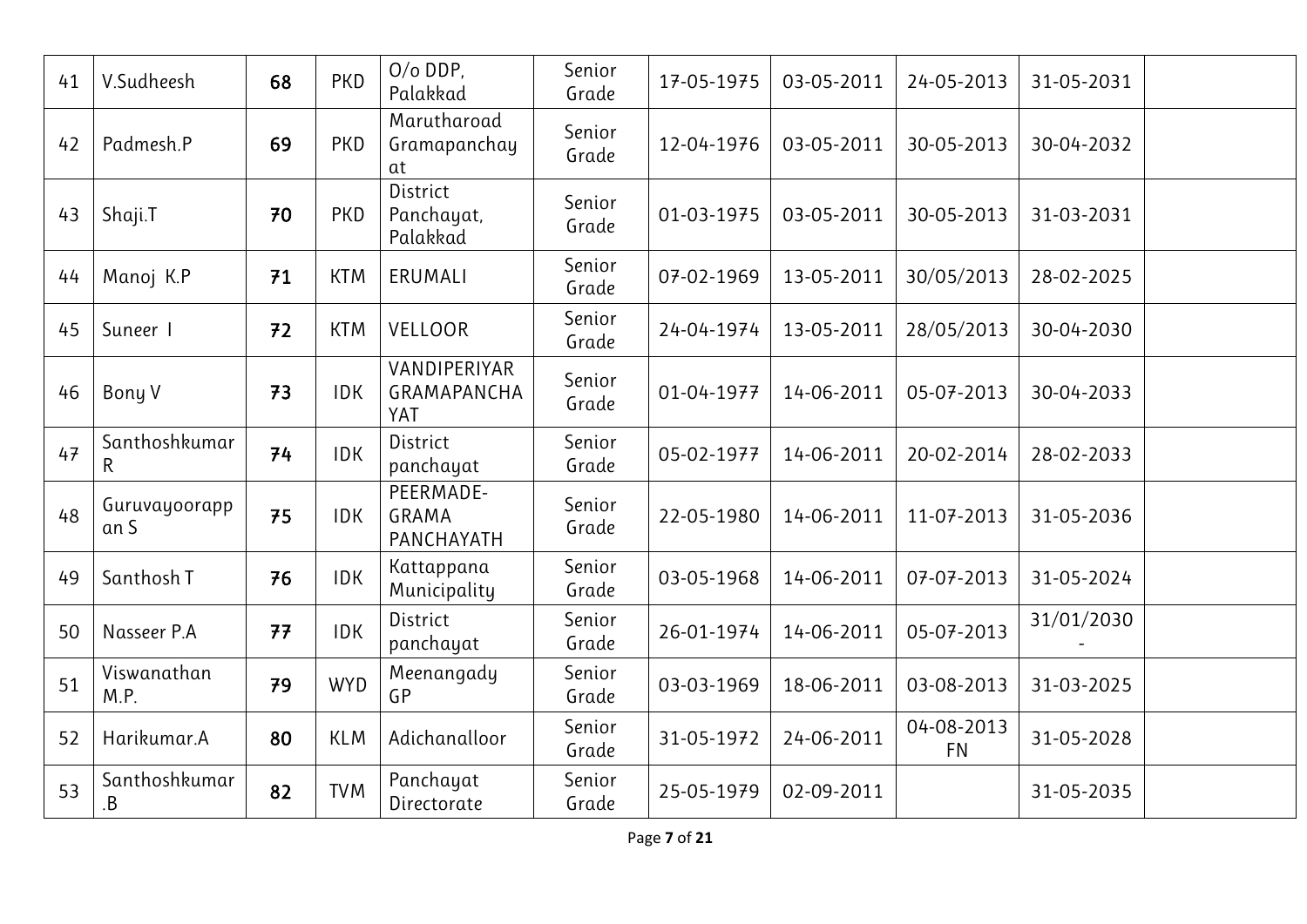| Sivadas.R               | 83 | <b>EKM</b> | Dist.Panchayat<br><b>EKM</b>              | Senior<br>Grade | 28-05-1975 | 10-10-2011 | 06/11/2004<br>wef-<br>01/12/2013 | 31-05-2031          |                                     |
|-------------------------|----|------------|-------------------------------------------|-----------------|------------|------------|----------------------------------|---------------------|-------------------------------------|
| Vishakhan P.V           | 84 | <b>KSD</b> | Kasaragod<br>District<br>Panchayat        | Senior<br>Grade | 16-01-1978 | 01-12-2011 | 16-02-2014                       | 31-01-2034          |                                     |
| Xavier K.J.             | 85 | <b>KTM</b> | <b>DIST PT</b>                            | Senior<br>Grade | 17-07-1981 | 18-01-2012 | 03-08-2014                       | 31-07-2037          |                                     |
| Abdul Kareem            | 88 | <b>PKD</b> | <b>District</b><br>Panchayat,<br>Palakkad | Senior<br>Grade | 17-03-1973 | 14-03-2012 | 10-05-2014                       | 31-03-2029          |                                     |
| John R                  | 89 | PTA        | Mallappally<br>Grama<br>Panchayat         | Senior<br>Grade | 30-05-1970 | 03-04-2012 | 21-05-2014                       | 31-05-2026          |                                     |
| BabuKallerikka<br>ramal | 91 | <b>KNR</b> | District<br>Panchayat,<br>Kannur          | Senior<br>Grade | 15-05-1970 | 26-05-2012 | 01-08-2014                       | 31-05-2026          |                                     |
| Sandeep.K               | 92 | <b>KSD</b> | Kasaragod<br>District<br>Panchayat        | Senior<br>Grade | 17-08-1985 | 29-05-2012 | 26-07-2014                       | 31-08-2041          |                                     |
| C.V.Unnikrishna<br>n    | 93 | <b>TVM</b> | Dist.Panchayat                            | Senior<br>Grade | 14-03-1977 | 02-07-2012 | 10-10-2014                       | 31-03-2033<br>(DOR) |                                     |
| Jayan OD                | 94 | <b>KSD</b> | <b>DDP</b>                                | Senior<br>Grade | 20-04-1976 | 09-03-2011 | 08-07-2014                       | 30-04-2032          |                                     |
| E.G.Suresh<br>Kumar     | 95 | <b>PTA</b> | Dist.Pant,<br>Pathanamthitta              | Grade - I       | 31-05-1974 | 10-07-2012 | 23-08-2014                       | 31-05-2030          | Grade<br>Senior<br>w.e.f 01.04.2017 |
| Sajimon.T.S             | 96 | <b>ALP</b> | <b>DP ALPY</b>                            | Grade - I       | 21-05-1971 | 14-11-2012 | 21-12-2014                       | 31-05-2027          | Grade<br>Senior<br>w.e.f 01.04.2017 |
| Johnson Joseph          | 97 | <b>WYD</b> | Padinjarathar<br>GP                       | Grade - I       | 30-11-1981 | 17-12-2012 | 10-02-2015                       | 30-11-2037          | Grade<br>Senior<br>w.e.f 01.04.2017 |
|                         |    |            |                                           |                 |            |            |                                  |                     |                                     |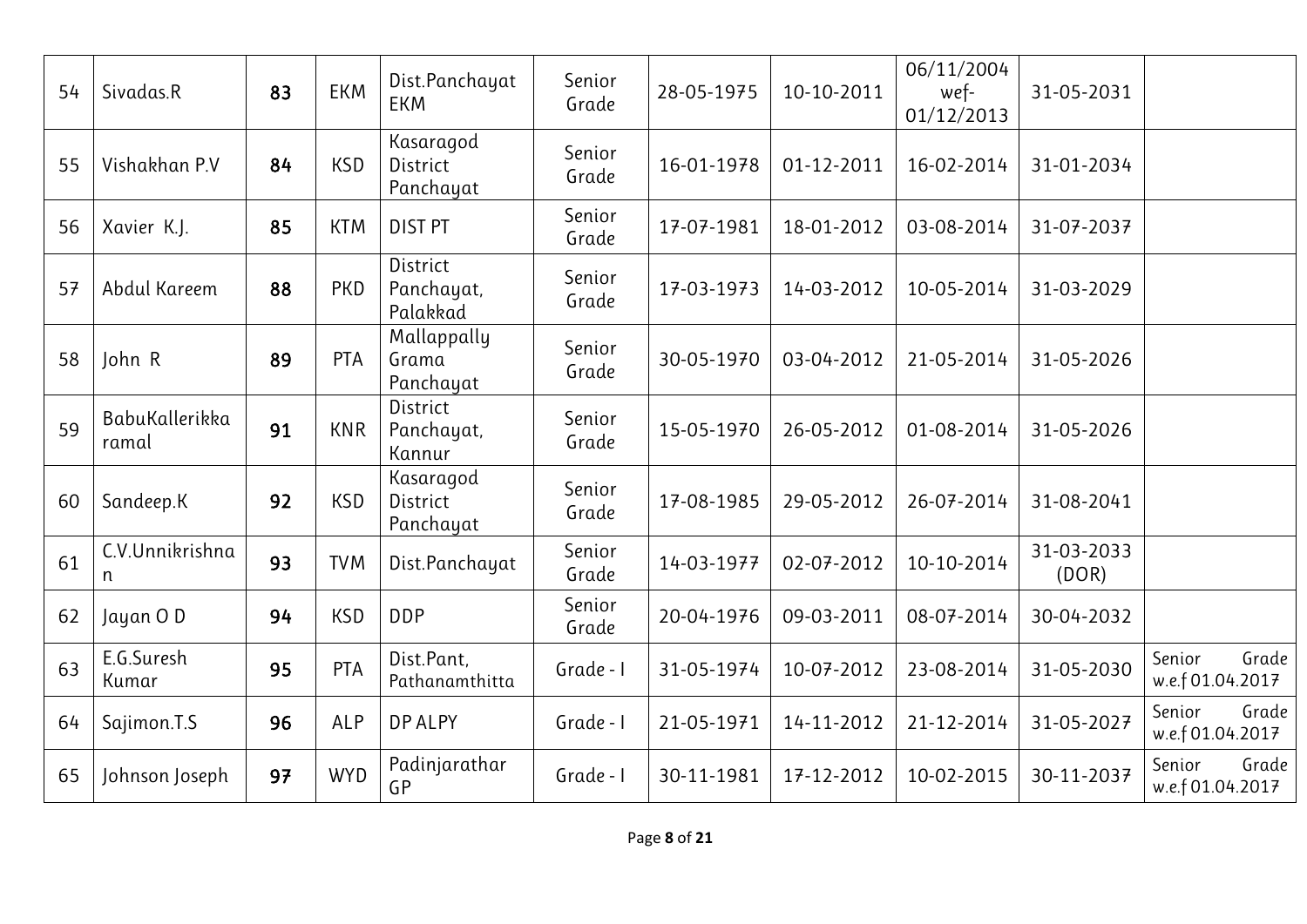| 66 | RAJESH.P.K.                 | 99  | <b>MLM</b> | Valanchery<br>Municipality | Grade - I  | 26-05-1976 | 30-11-2013 | $D3-$<br>6710/16/KDIS<br>dtd 02/05/16<br>$w-e-f-$<br>01/01/2016 | 31-05-2032  | Grade<br>Senior<br>w.e.f 01.04.2017 |
|----|-----------------------------|-----|------------|----------------------------|------------|------------|------------|-----------------------------------------------------------------|-------------|-------------------------------------|
| 67 | RASHEED.K.M.                | 109 | <b>MLM</b> | Kavanur GP                 | Grade - I  | 26-05-1979 | 31-07-2014 | $D3-$<br>12608/16/KDIS<br>dtd 20/09/16<br>w-e-f<br>25/08/2016   | 31-05-2035  | Grade<br>Senior<br>w.e.f 01.04.2017 |
| 68 | MOHAMMED<br><b>KOLAMBIL</b> | 114 | <b>MLM</b> | DDP Office<br>Malappuram   | Grade - I  | 23-05-1971 | 31-07-2014 | $D3-$<br>13497/16/KDIS<br>dtd 20/09/16<br>$w-e-f$<br>28/08/2016 | 31-05-2027  | Senior<br>Grade<br>w.e.f 01.04.2017 |
| 69 | Shill Edward                | 87  | <b>WYD</b> | District<br>Panchayat      | Grade - II | 16-12-1977 | 11-01-2012 | 01-02-2017                                                      | 31-12-2033  | Senior<br>Grade<br>w.e.f 01.04.2017 |
| 70 | E.P.SRINIVASAN              | 101 | <b>IDK</b> | Udumbanchola<br>GP         | Grade - II | 20-04-1970 | 26-03-2014 | 01-10-2016                                                      | 30-04-2026  | Senior<br>Grade<br>w.e.f 01.04.2017 |
| 71 | BABUMON.V.                  | 102 | <b>IDK</b> | Kudayathoor                | Grade - II | 01-05-1970 | 26-03-2014 | 01-10-2016                                                      | 30-04-2030  | Senior<br>Grade<br>w.e.f 01.04.2017 |
| 72 | SUNIL.E.K.                  | 103 | <b>IDK</b> | Vellathooval               | Grade - II | 30-04-1972 | 26-03-2014 | 29-09-2016                                                      | 30-04-2032  | Grade<br>Senior<br>w.e.f 01.04.2017 |
| 73 | MANOJ.P.M                   | 104 | <b>IDK</b> | Peruvanthanam              | Grade - II | 20-04-1973 | 26-03-2014 | 29-09-2016                                                      | 20-04-2033  | Senior<br>Grade<br>w.e.f 01.04.2017 |
| 74 | SINU.A.K.                   | 105 | <b>IDK</b> | Vannappuram                | Grade - II | 30-05-1975 | 26-03-2014 | 01-10-2016                                                      | 30-05-2031- | Senior<br>Grade<br>w.e.f 01.04.2017 |
| 75 | ABDUL RAZAK                 | 106 | <b>IDK</b> | Senapathy                  | Grade - II | 27-04-1977 | 26-03-2014 | 16-10-2016                                                      | 31/04/2037  | Senior<br>Grade<br>w.e.f 01.04.2017 |
| 76 | MADHU.C.T.                  | 107 | ALP        | <b>DDP ALPY</b>            | Grade - II | 31-01-1973 | 05-07-2014 | Wef07/08/2<br>016                                               | 31-01-2033  | Grade<br>Senior<br>w.e.f 01.04.2017 |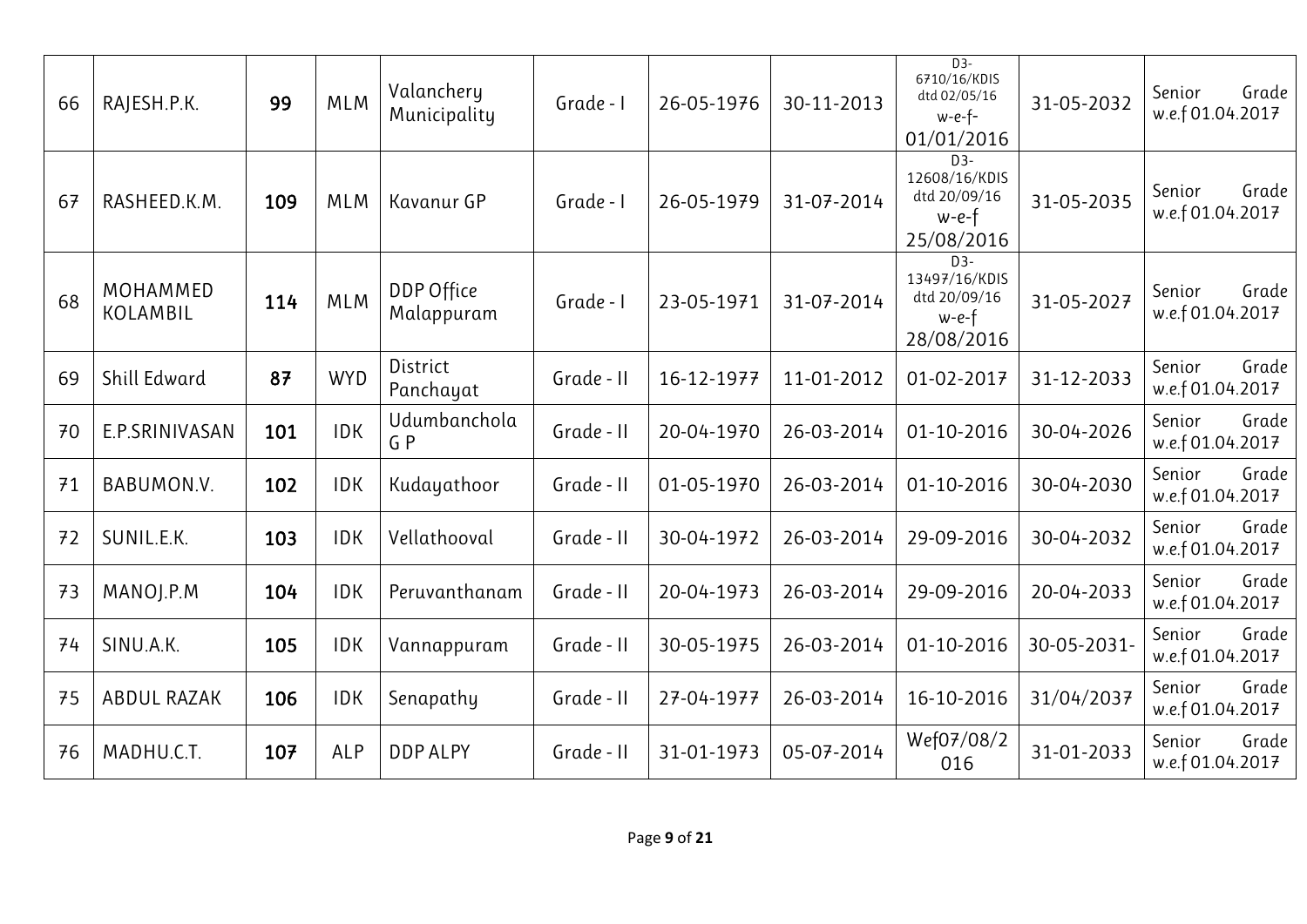| 77 | JOSE KUNJU.T.S.            | 110 | <b>MLM</b> | Abdurahiman-<br>Nagar<br>Gramapanchay<br>at | Grade - II | 03-02-1977 | 31-07-2014 | wef29/08/2<br>016 | 28-02-2033          | Senior<br>Grade<br>w.e.f 01.04.2017 |
|----|----------------------------|-----|------------|---------------------------------------------|------------|------------|------------|-------------------|---------------------|-------------------------------------|
| 78 | SUNILKUMAR.P<br>.K.        | 111 | <b>MLM</b> | Irimbilium<br>Gramapanchay<br>at            | Grade - II | 30-05-1967 | 31-07-2014 | wef29/08/2<br>016 | 31-05-2023          | Senior<br>Grade<br>w.e.f 01.04.2017 |
| 79 | SAJEEV.M.                  | 112 | <b>MLM</b> | Amarambalam<br>Gramapanchay<br>at           | Grade - II | 14-04-1977 | 31-07-2014 | wef25/08/2<br>016 | 30-04-2033          | Senior<br>Grade<br>w.e.f 01.04.2017 |
| 80 | ALBINKUMAR.V<br>.S.        | 113 | <b>MLM</b> | Dt.Panchayat<br>Malappuram                  | Grade - II | 26-05-1980 | 31-07-2014 | wef29/08/2<br>016 | 31-05-2036          | Senior<br>Grade<br>w.e.f 01.04.2017 |
| 81 | K.N.SURESHKU<br><b>MAR</b> | 116 | <b>ALP</b> | Cherthala South<br>GP                       | Grade - II | 01-011968  | 06-08-2014 | 15-9-16           | 31-12-2027          | Senior<br>Grade<br>w.e.f 01.04.2017 |
| 82 | HARI.A.                    | 117 | ALP        | Purakkad GP                                 | Grade - II | 04-05-1973 | 06-08-2014 | $20 - 9 - 16$     | 31-05-2033          | Senior<br>Grade<br>w.e.f 01.04.2017 |
| 83 | RAJESHKUMAR.<br>В.         | 115 | ALP        | Chennithala<br>Thripperunthur<br>a GP       | Grade - II | 25-05-1983 | 06-08-2014 | $12 - 9 - 16$     | 31-05-2043          | Senior<br>Grade<br>w.e.f 01.04.2017 |
| 84 | V.Divakaran                | 118 | <b>TVM</b> | Vellarada GP                                | Grade - II | 24-05-1969 | 26-08-2014 | 18-10-2016        | 31-05-2025<br>(DOR) | Senior<br>Grade<br>w.e.f 01.04.2017 |
| 85 | SHYJITH.M.                 | 127 | <b>KKD</b> | Kayakkodi GP                                | Grade - II | 20-05-1980 | 19-09-2014 | 06-11-2016        | 31-05-2040          | Senior<br>Grade<br>w.e.f 01.04.2017 |
| 86 | M.C.SURESH                 | 128 | <b>KKD</b> | Kottur GP                                   | Grade - II | 20-05-1981 | 19-09-2014 | 05-11-2016        | 31-05-2041          | Senior<br>Grade<br>w.e.f 01.04.2017 |
| 87 | <b>JAYSON JAMES</b>        | 119 | <b>KKD</b> | Atholi GP                                   | Grade - II | 30-05-1981 | 19-09-2014 | 06-11-2016        | 31-05-2041          | Senior<br>Grade<br>w.e.f 01.04.2017 |
| 88 | NARENDRAN.A.<br>P.         | 132 | <b>KKD</b> | Naduvannur GP                               | Grade - II | 30-03-1970 | 19-09-2014 | 05-11-2016        | 31-03-2030          | Senior<br>Grade<br>w.e.f 01.04.2017 |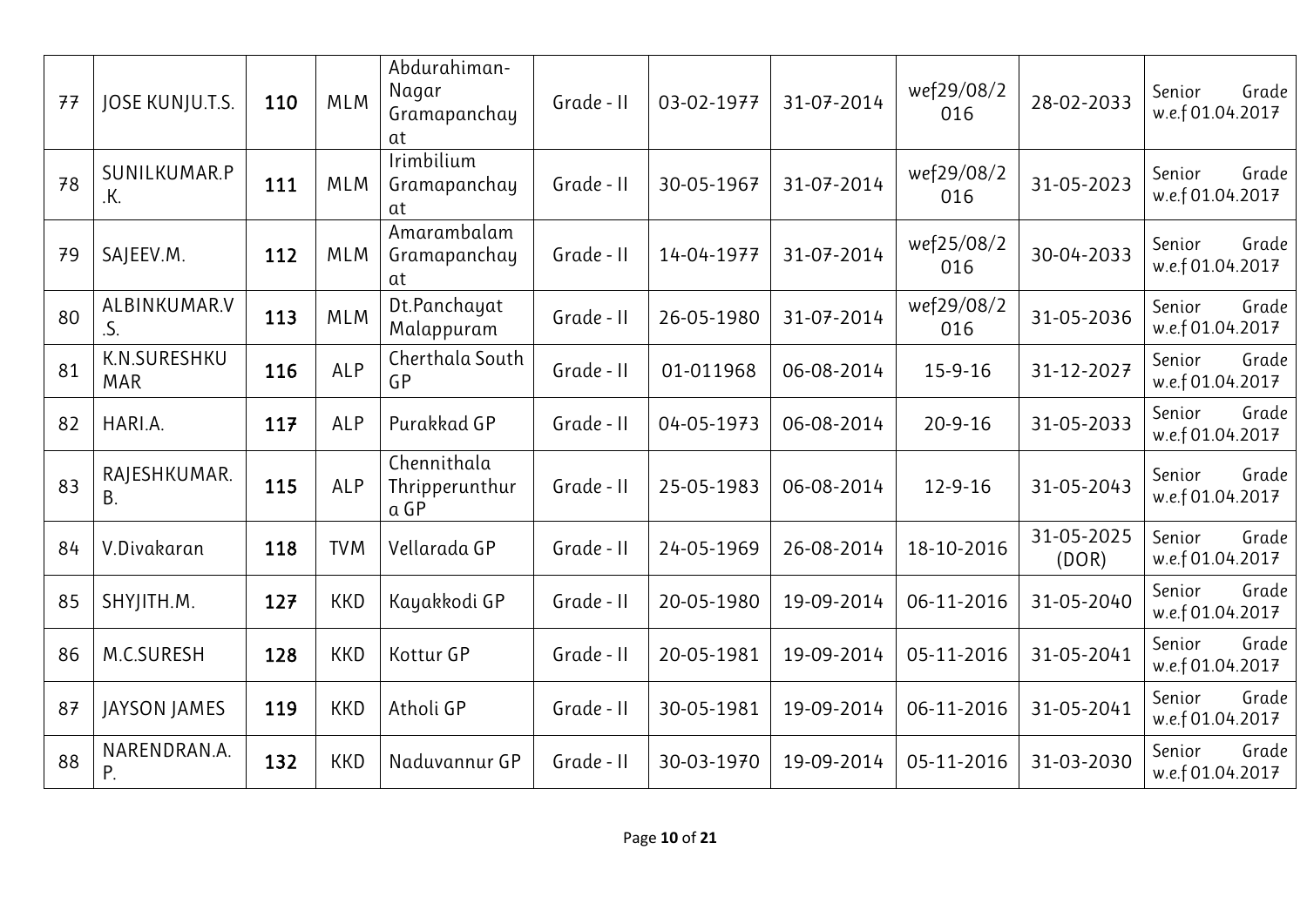| 89          | RAJEEVAN.K.K.              | 140 | <b>KKD</b> | Valayam GP        | Grade - II | 28-05-1969                        | 19-09-2014 | 07-11-2016 | 31-05-2029 | Grade<br>Senior<br>w.e.f01.04.2017                                        |
|-------------|----------------------------|-----|------------|-------------------|------------|-----------------------------------|------------|------------|------------|---------------------------------------------------------------------------|
| 90          | SURESH.P.                  | 129 | <b>KKD</b> | Maniyur GP        | Grade - II | 03-02-1974                        | 19-09-2014 | 05-11-2016 | 31-03-2034 | Senior<br>Grade<br>w.e.f 01.04.2017                                       |
| 91          | BIJU.T.P.                  | 141 | KKD        | Villiappally GP   | Grade - II | 30-05-1977                        | 19-09-2014 | 05-11-2016 | 31-05-2037 | Senior<br>Grade<br>w.e.f 01.04.2017                                       |
| 92          | UNNIKRISHNA<br>N.M.P.      | 123 | <b>KKD</b> | Chemanchery<br>GP | Grade - II | 27-05-1974                        | 19-09-2014 | 05-11-2016 | 31-05-2034 | Senior<br>Grade<br>w.e.f 01.04.2017                                       |
| 93          | JOHNY.K.                   | 120 | <b>KKD</b> | Balussery GP      | Grade - II | 30-05-1981                        | 19-09-2014 | 06-11-2016 | 31-05-2041 | Senior<br>Grade<br>w.e.f 01.04.2017                                       |
| 94          | SATHEESHAN.M<br>. M        | 139 | <b>KKD</b> | Unnikulam GP      | Grade - II | 15-05-1978                        | 19-09-2014 | 05-11-2016 | 31-05-2038 | Senior<br>Grade<br>w.e.f 01.04.2017                                       |
| 95          | MOHAMMED<br><b>ASHARAF</b> | 144 | <b>KKD</b> | Kodiyathur GP     | Grade - II | 10-04-1972                        | 19-09-2014 | 06-11-2016 | 30-04-2028 | Grade<br>Senior<br>w.e.f 01.04.2017                                       |
| 96          | JAYAPRASANTH.<br>K.P.      | 125 | KKD        | Kakkodi GP        | Grade - II | 14-05-1974                        | 19-09-2014 | 17-11-2016 | 31-05-2034 | Senior<br>Grade<br>w.e.f 01.04.2017                                       |
| 97          | MANOJAN.P.                 | 138 | <b>KKD</b> | Moodadi GP        | Grade - II | 30-05-1970                        | 19-09-2014 | 07-11-2016 | 31-05-2030 | Senior<br>Grade<br>w.e.f 01.04.2017                                       |
| 98          | MANOJKUMAR.<br>P.          | 126 | KKD        | Kakkur GP         | Grade - II | 16-05-1972                        | 19-09-2014 | 04-03-2017 | 31-05-2028 | Senior<br>Grade<br>w.e.f 01.04.2017                                       |
|             |                            |     |            |                   |            | Driver Grade - I as on 01.04.2017 |            |            |            |                                                                           |
| $\mathbf 1$ | <b>GLASTIN JACOB</b>       | 124 | KKD        | Eramala GP        | Grade - II | 20-05-1973                        | 19-09-2014 | 07-11-2016 | 31-05-2029 | Senior<br>Grade<br>w.e.f. 01.07.2017<br>Asokan<br>vice<br>Kuniyil Retired |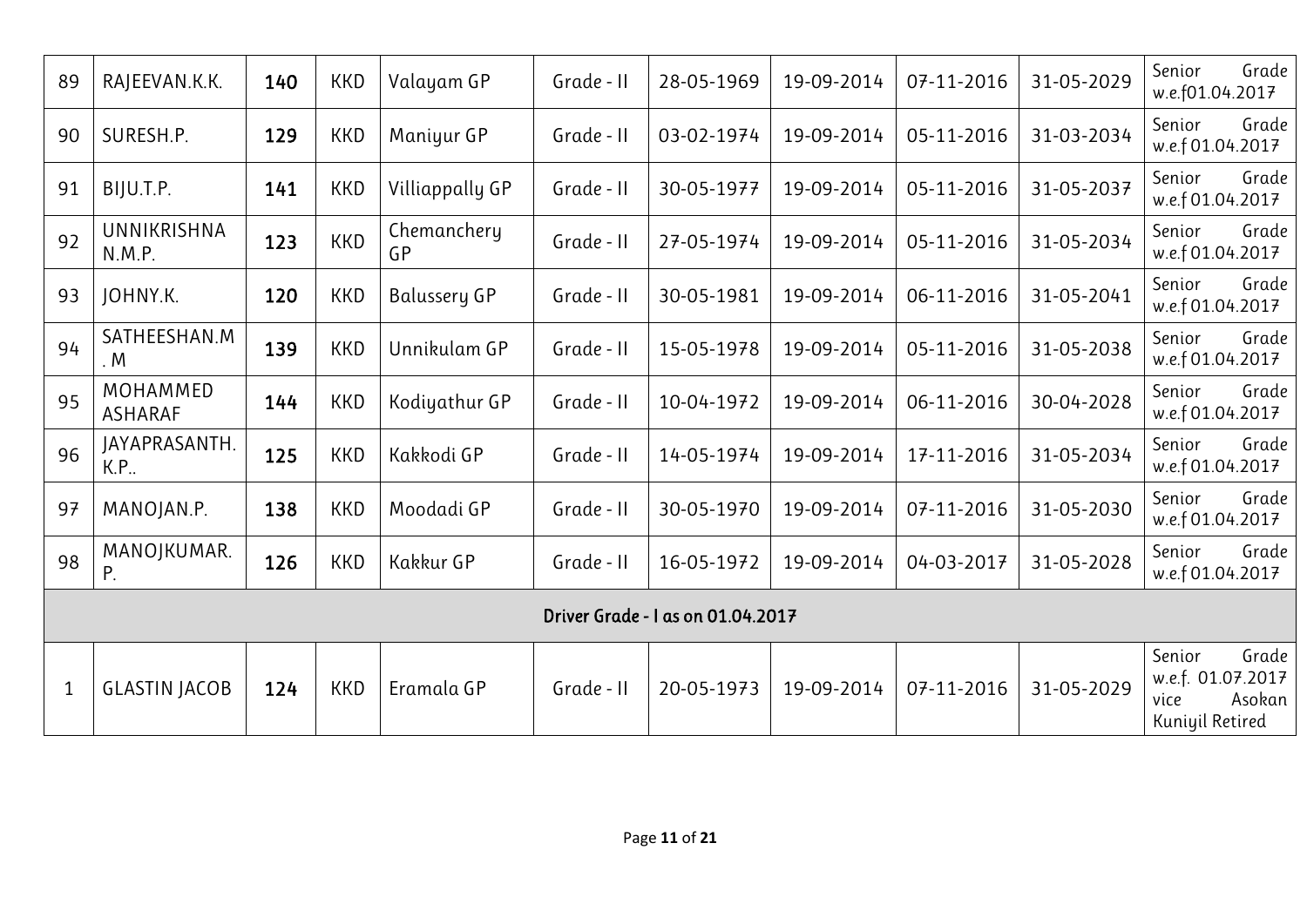| $\overline{2}$ | ABDUL<br>RASAK.P.        | 142 | <b>KKD</b> | DDP Office KD.                   | Grade - II | 30-05-1977 | 19-09-2014 | 16-10-2016     | 31-05-2033 | Senior<br>Grade<br>w.e.f. 01.08.2017<br>vice Asokan AP<br>Retired |
|----------------|--------------------------|-----|------------|----------------------------------|------------|------------|------------|----------------|------------|-------------------------------------------------------------------|
| 3              | UMER.U.P.                | 164 | <b>KKD</b> | Koorachundu<br>GP                | Grade - II | 10-01-1970 | 19-09-2014 | 07-11-2016     | 31-01-2030 | Driver Grade -<br>w.e.f. 01.04.2017                               |
| 4              | <b>STEPHEN</b><br>PHILIP | 151 | <b>KTM</b> | <b>KIDANGOOR</b>                 | Grade - II | 25-05-1969 | 20-09-2014 | 10-10-2016     | 31-05-2025 | Driver Grade - I<br>w.e.f. 01.04.2017                             |
| 5              | BALU.P.                  | 169 | MLM        | Valavannur<br>Gramapanchay<br>at | Grade - II | 26-05-1970 | 04-11-2014 | $24 - 12 - 16$ | 31-05-2026 | Driver Grade - I<br>w.e.f. 01.04.2017                             |
| 6              | SUNILKUMAR.P             | 182 | <b>KKD</b> | Thalakkulathur<br>GP             | Grade - II | 03-05-1976 | 24-01-2015 | 04-03-2017     | 31-05-2032 | Driver Grade -<br>w.e.f. 01.04.2017                               |
| $\overline{f}$ | MANSOOR.E.               | 183 | <b>KKD</b> | Thikkodi GP                      | Grade - II | 30-05-1969 | 24-01-2015 | 04-03-2017     | 31-05-2029 | Driver Grade -<br>w.e.f. 01.04.2017                               |
| 8              | SHERINGILBER             | 177 | <b>KKD</b> | Edachery GP                      | Grade - II | 08-04-1984 | 24-01-2015 | 09-03-2017     | 30-04-2044 | Driver Grade - I<br>w.e.f. 01.04.2017                             |
| $\mathsf{Q}$   | MANOJKUMAR.<br>P, P      | 178 | <b>KKD</b> | Omassery GP                      | Grade - II | 03-05-1970 | 24-01-2015 | 04-03-2017     | 31-05-2030 | Driver Grade - I<br>w.e.f. 01.04.2017                             |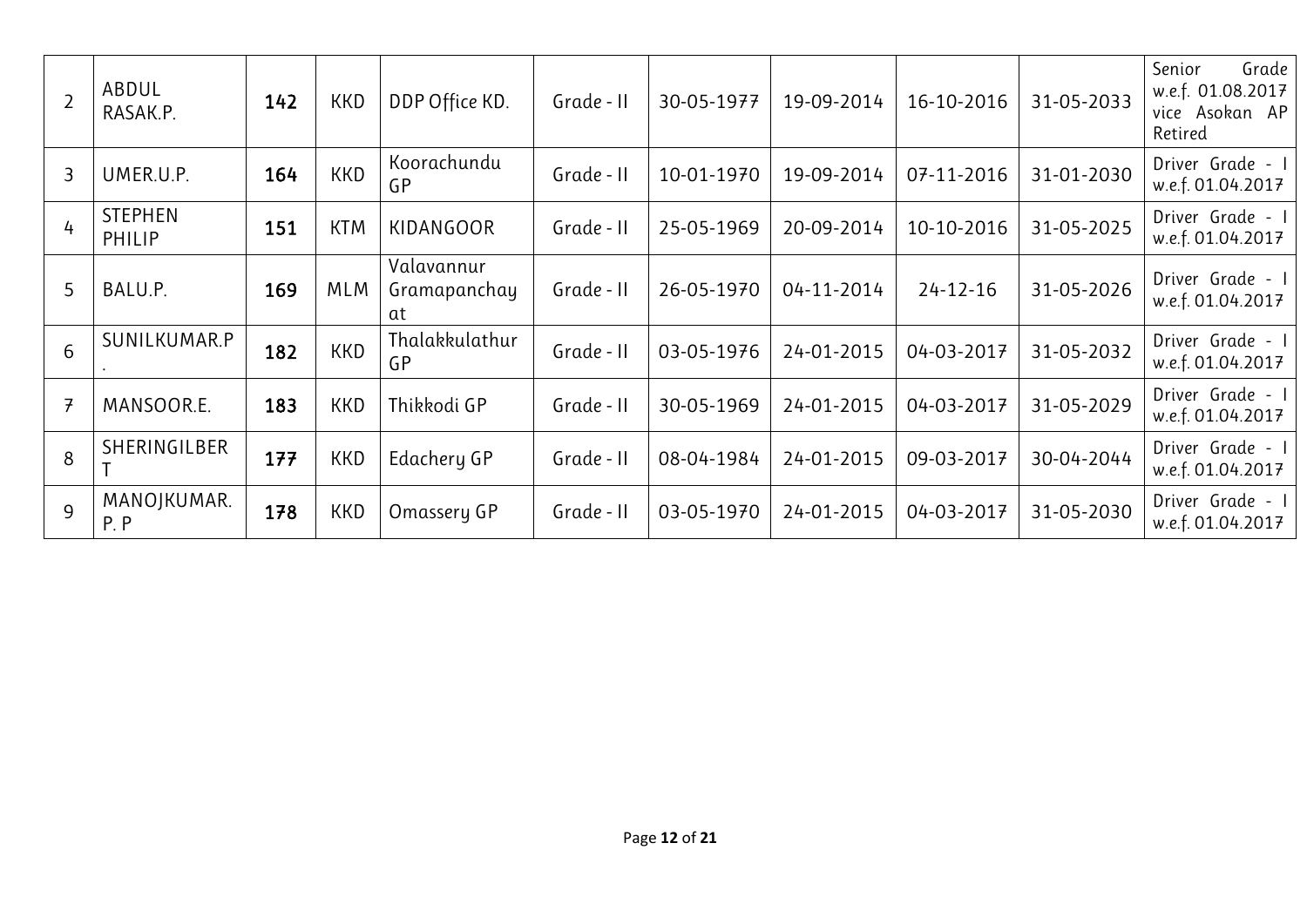## Annexure - II

# List of Driver Grade - II as on 01.04.2017

| <b>SL</b><br>No. | <b>NAME</b>    | as per<br>$E14$ -<br>03-10-<br>$\overline{a}$<br>$\ddot{\sigma}$<br>$\frac{1}{2}$<br>periority<br>LO<br>$\frac{10/201!}{16}$<br>Order | DISTRICT   | Name of<br>Present<br><b>Station</b> | <b>DATE OF</b><br><b>BIRTH</b> | <b>DATE OF</b><br><b>ADVICE</b>    | Existing<br>Grade | Date of<br>declaration<br>of probation<br>(<br>probation<br>not declared<br>specify) | Date of<br>retirement/<br><b>IDT</b> | <b>REMARKS</b>                                 |
|------------------|----------------|---------------------------------------------------------------------------------------------------------------------------------------|------------|--------------------------------------|--------------------------------|------------------------------------|-------------------|--------------------------------------------------------------------------------------|--------------------------------------|------------------------------------------------|
|                  | $\overline{2}$ | 3                                                                                                                                     | 4          | 5                                    | 6                              | $\overline{7}$                     | 8                 | 9                                                                                    | 10                                   | 11                                             |
| $\mathbf 1$      | Babu C.V.      | 81                                                                                                                                    | <b>KNR</b> | Keezhur<br>Chavaseri G               | 16.03.1978                     | 19.07.2011                         | Grade II          | Probation<br><b>Not</b><br>Declared                                                  | 31.03.2034                           | Departmental<br><b>Action Not</b><br>Finalised |
| $\overline{2}$   | Abdul Asharaf  | 90                                                                                                                                    | <b>EKM</b> | Varappuzha<br>GP                     | 27-01-1962                     | 22-12-1983                         | Grade II          | Probation<br>not<br>declared                                                         | 31-01-2018                           |                                                |
| $\overline{3}$   | SHAJAN.P.DAS   | 98                                                                                                                                    | <b>KTM</b> | ERUMALI                              | 01-12-1977                     | 27-11-2013                         | Grade II          |                                                                                      |                                      | Not regularised                                |
| $\frac{1}{4}$    | ABDUL AZEEZ    | 108                                                                                                                                   | <b>WYD</b> | Meppady GP                           | 18-02-1972                     | 24-07-2014<br>(Date of<br>joining) | Grade II          |                                                                                      |                                      | Not regularised                                |
| 5                | MOHANDAS.K.    | 133                                                                                                                                   | <b>KKD</b> | Olavanna GP                          | 05-03-1971                     | 19-09-2014                         | Grade II          | Not<br>Declared                                                                      | 31.03.2031                           | Not regularised                                |
| 6                | SUBHASH.M.S.   | 121                                                                                                                                   | <b>KKD</b> | Chakkittapar<br>a GP                 | 30-04-1971                     | 19-09-2014                         | Grade II          | Not<br>Declared                                                                      | 30.04.2027                           | Not regularised                                |
| $\overline{7}$   | SHABIRBABU.P   | 134                                                                                                                                   | <b>KKD</b> |                                      | 15-05-1976                     | 19-09-2014                         | Grade II          | Not<br>Declared                                                                      | 31.05.2036                           | Not regularised                                |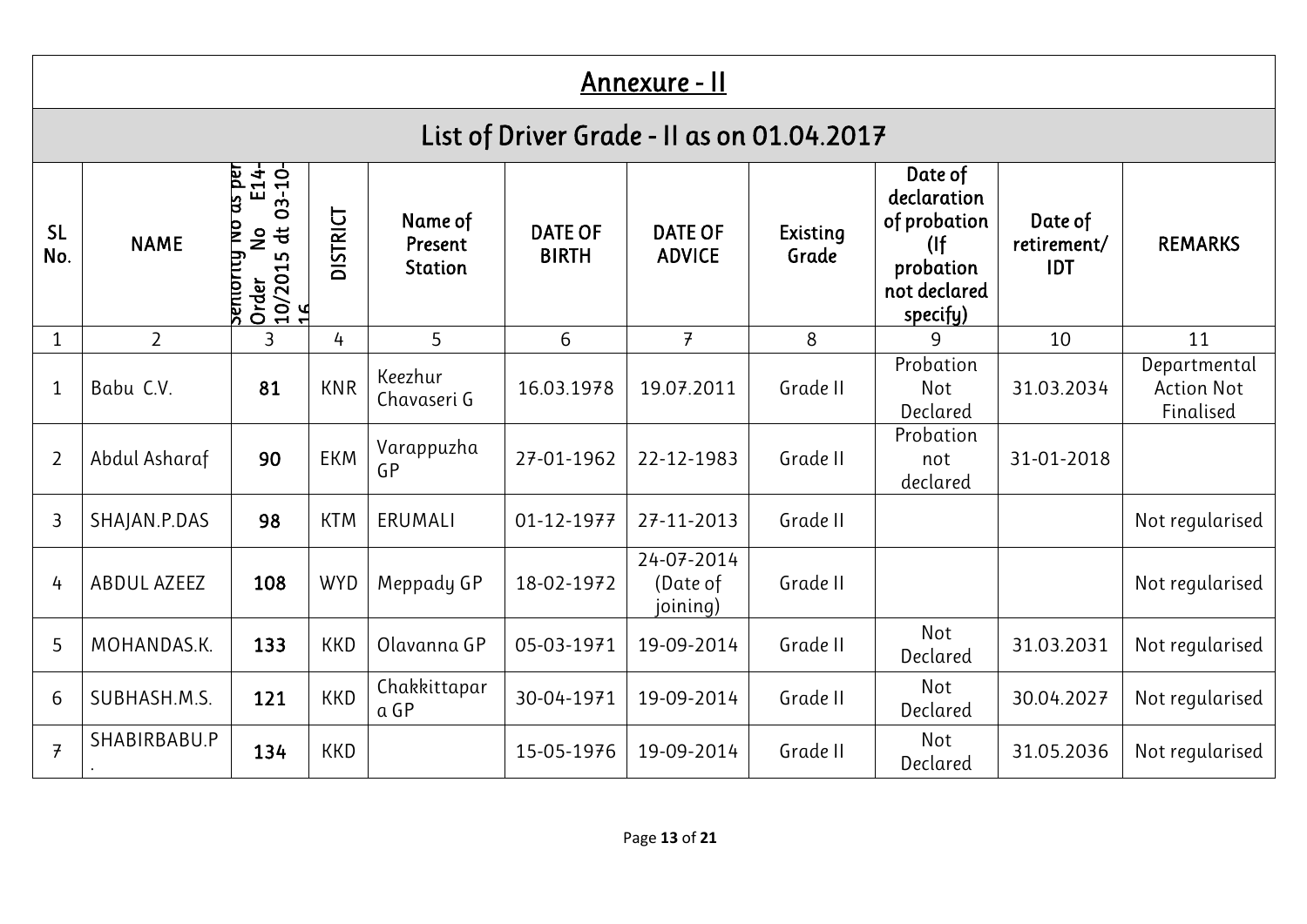| 8  | MANOJ.A.                       | 130 | <b>KKD</b> | Maruthonkar<br>a GP               | 04-05-1972 | 19-09-2014 | Grade II | Not<br>Declared | 31.05.2028 | Not regularised |
|----|--------------------------------|-----|------------|-----------------------------------|------------|------------|----------|-----------------|------------|-----------------|
| 9  | RENJITHLAL.C.                  | 122 | <b>KKD</b> | Chelannur GP                      | 24-11-1977 | 19-09-2014 | Grade II | Not<br>Declared | 30.11.2033 | Regularised     |
| 10 | VIJU.P.                        | 143 | <b>KKD</b> | District Pt.<br><b>KKD</b>        | 10-05-1978 | 19-09-2014 | Grade II | Not<br>Declared | 31.05.2038 | Not regularised |
| 11 | SASI.N.K.                      | 137 | <b>KKD</b> | Thiruvallur GP                    | 02-03-1970 | 19-09-2014 | Grade II | Not<br>Declared | 31.03.2026 | Regularised     |
| 12 | JAHFARALI.<br>MUTHUVATTIL      | 135 | <b>KKD</b> | Ramanattuka<br>ra<br>Municipality | 05-12-1979 | 19-09-2014 | Grade II | Not<br>Declared | 31.12.2039 | Not regularised |
| 13 | M.N.SABU                       | 157 | <b>KTM</b> | PAIPAD                            | 28-05-1972 | 20-09-2014 | Grade II |                 |            | Not regularised |
| 14 | <b>JIJIPRASANNAN</b>           | 161 | <b>KTM</b> | THALAYOLAP<br>ARAMP               | 25-04-1976 | 20-09-2014 | Grade II |                 |            | Not regularised |
| 15 | ANILRAJAN                      | 145 | <b>KTM</b> | AYARKUNNA<br>M                    | 09-03-1980 | 20-09-2014 | Grade II |                 | 31.03.2036 | Not regularised |
| 16 | SUDHEESH<br>CHANDRA<br>BABU.P. | 146 | <b>KTM</b> | AYMANAM                           | 05-05-1970 | 20-09-2014 | Grade II |                 | 31.03.2026 | Not regularised |
| 17 | PRASANNAKU<br>MAR.R.           | 149 | <b>KTM</b> | <b>KAROOR</b>                     | 06-05-1974 | 20-09-2014 | Grade II |                 | 31.05.2030 | Not regularised |
| 18 | GEORGE.K.N.                    | 166 | <b>KTM</b> | MULAKKULA<br>M                    | 15-05-1980 | 20-09-2014 | Grade II |                 |            | Not regularised |
| 19 | ANISH.K.RAJAN                  | 156 | <b>KTM</b> | <b>NJEEZHOOR</b>                  | 21-05-1980 | 20-09-2014 | Grade II |                 |            | Not regularised |
| 20 | YOONAS.M.I.                    | 154 | <b>KTM</b> | MANIMALA                          | 25-05-1976 | 20-09-2014 | Grade II |                 | 31.05.2032 | Not regularised |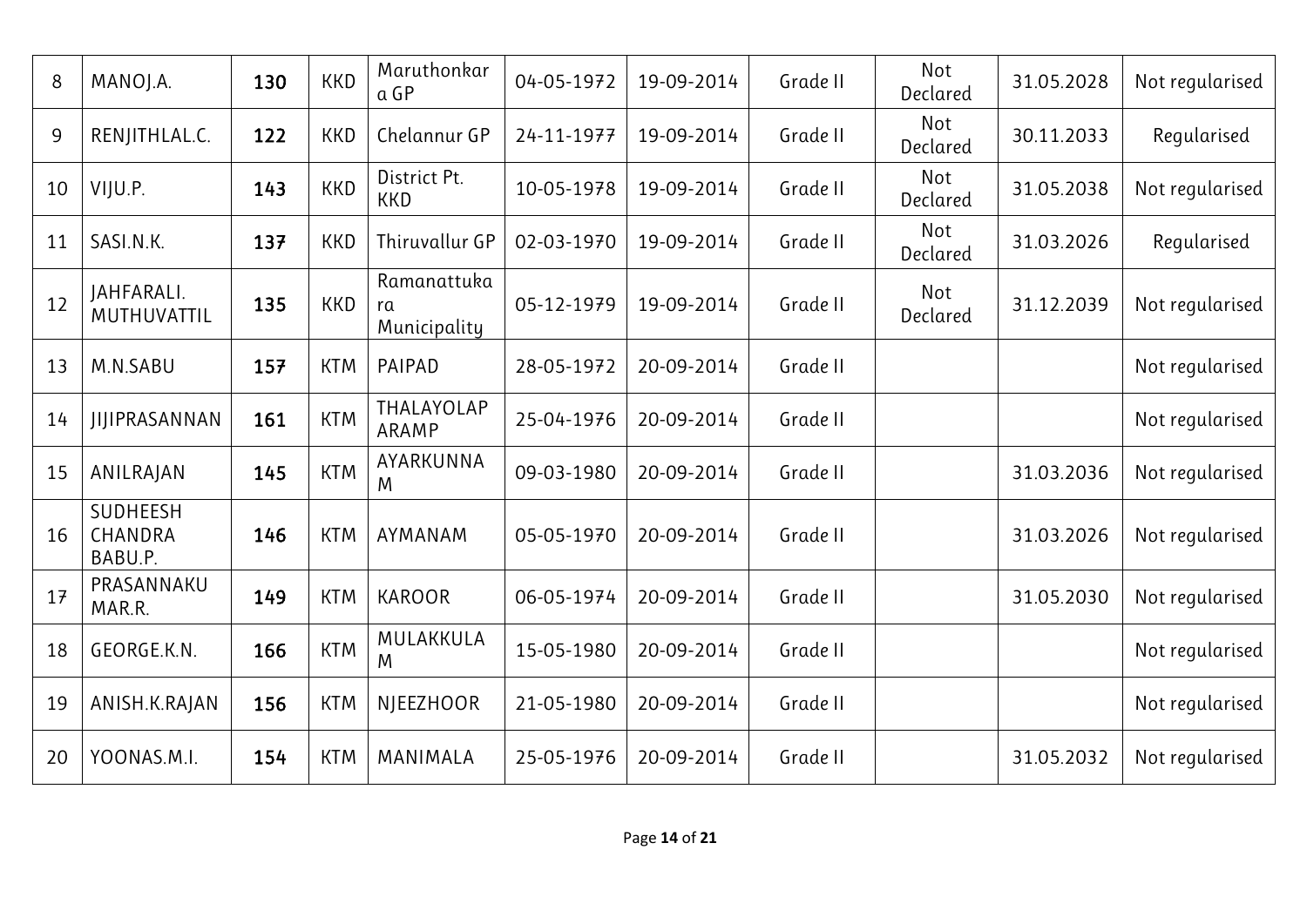| 21 | AJIMON.P.R.               | 150 | <b>KTM</b> | KARUKACHAL                 | 14-05-1974 | 20-09-2014 | Grade II |                 | 31.05.2030 | Not regularised |
|----|---------------------------|-----|------------|----------------------------|------------|------------|----------|-----------------|------------|-----------------|
| 22 | BIJUMON.P.P.              | 159 | <b>KTM</b> | PANACHIKAD                 | 04-04-1975 | 20-09-2014 | Grade II |                 |            | Not regularised |
| 23 | PRADEEP.T.S.              | 163 | <b>KTM</b> | UDAYANAPUR<br>AM           | 19-12-1970 | 20-09-2014 | Grade II |                 |            | Not regularised |
| 24 | RAJESH.T.P.               | 162 | <b>KTM</b> | <b>THIRIKODITH</b><br>ANAM | 27-05-1975 | 20-09-2014 | Grade II |                 |            | Not regularised |
| 25 | SUJITH.P.V.               | 167 | <b>KTM</b> | PARATHOD                   | 10-05-1982 | 20-09-2014 | Grade II |                 |            | Not regularised |
| 26 | ANILKUMAR.K.<br>RAJAN     | 158 | <b>KTM</b> | PAMPADY                    | 20-05-1973 | 20-09-2014 | Grade II |                 |            | Not regularised |
| 27 | MANOJ.P.                  | 155 | <b>KTM</b> | NEENDOOR                   | 30-03-1976 | 20-09-2014 | Grade II |                 |            | Not regularised |
| 28 | MOHAMMED<br>SHIHAB.K.K.   | 160 | <b>KTM</b> | THALAPPALA<br>M            | 02-11-1978 | 20-09-2014 | Grade II |                 |            | Not regularised |
| 29 | RENJITH.K.N.              | 165 | <b>KTM</b> | ATHIRAMPUZ<br><b>HA</b>    | 13-03-1982 | 20-09-2014 | Grade II |                 |            | Not regularised |
| 30 | SALRAVEENDR<br>AN         | 153 | <b>KTM</b> | KOZHUVANA<br>L.            | 27-11-1970 | 20-09-2014 | Grade II |                 | 30.11.2026 | Not regularised |
| 31 | BIJU.P.S.                 | 148 | <b>KTM</b> | KADUTHURUT<br><b>HY</b>    | 15-12-1972 | 20-09-2014 | Grade II |                 | 31.12.2028 | Not regularised |
| 32 | ARUNDAS.P.G.              | 152 | <b>KTM</b> | KIORUTHOD                  | 18-01-1978 | 20-09-2014 | Grade II |                 | 31.01.2034 | Not regularised |
| 33 | <b>DEEPAK</b><br>KUMAR.N. | 147 | <b>KTM</b> | <b>CHEMP</b>               | 14-04-1974 | 20-09-2014 | Grade II |                 | 30.04.2030 | Not regularised |
| 34 | SAJI.P.T.                 | 168 | <b>IDK</b> | Munnar                     | 10-04-1969 | 22-10-2014 | Grade II | Not<br>Declared | 03-04-2029 |                 |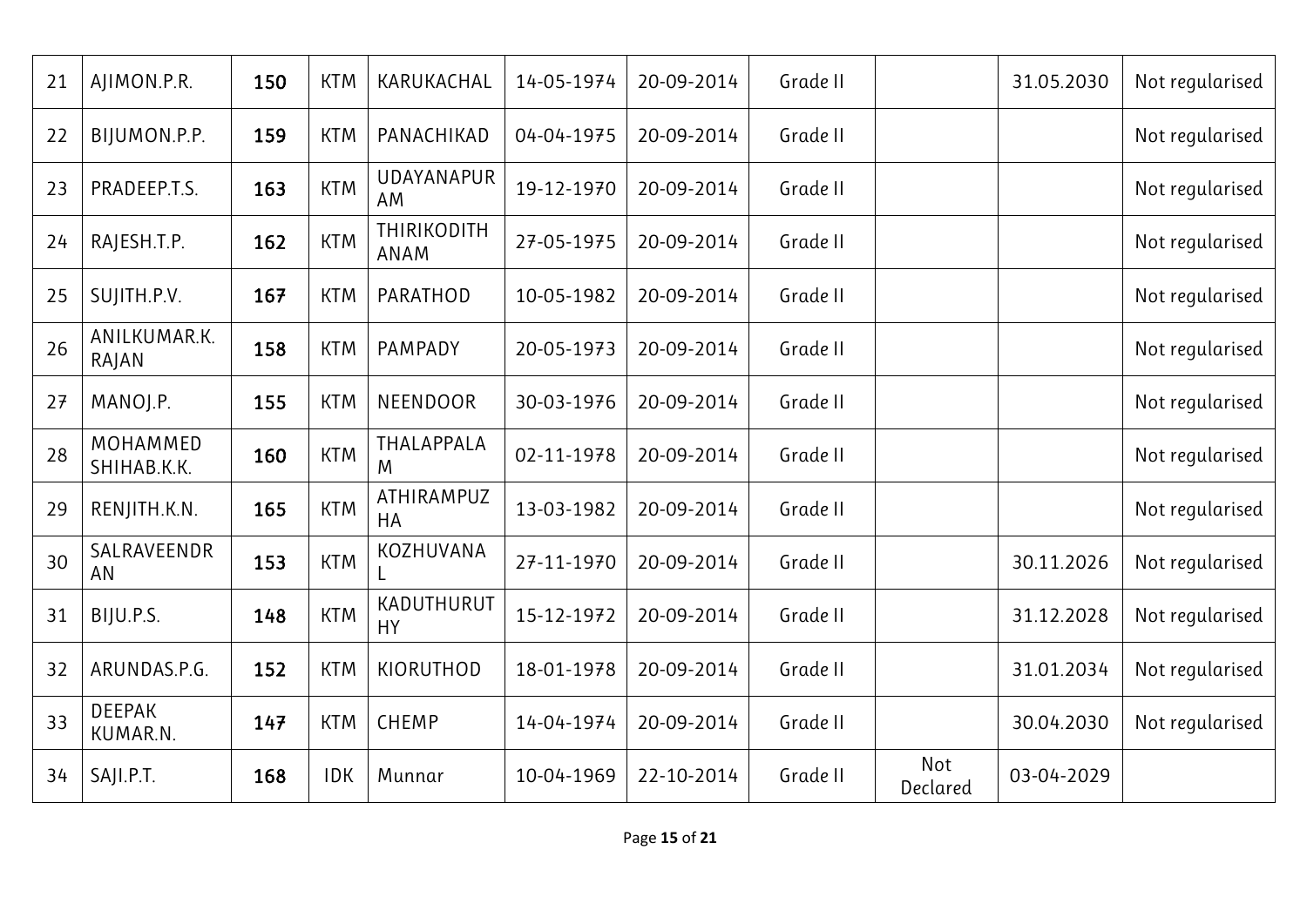| 35 | AJI.M.V.                    | 172 | <b>KTM</b> | MANARKAD             | 15-05-1974 | 09-12-2014         | Grade II |                 |            | Not regularised |
|----|-----------------------------|-----|------------|----------------------|------------|--------------------|----------|-----------------|------------|-----------------|
| 36 | JAYAN.K.J.                  | 173 | <b>KTM</b> | VIJAYAPURA<br>M      | 12-11-1977 | 09-12-2014         | Grade II |                 |            | Not regularised |
| 37 | RAJU. P. K                  | 171 | <b>KTM</b> | NEDUMKUNN<br>AM      | 19-05-1969 | $09-12. -$<br>2014 | Grade II |                 |            | Not regularised |
| 38 | Sudheer M                   | 174 | <b>PTA</b> |                      | 20.05.1980 | 19.12.2014         | Grade II |                 |            | Not regularised |
| 39 | <b>BINU</b><br>GOPALAN      | 175 | <b>IDK</b> | Kumaramang<br>alam   | 20-03-1974 | 08-01-2015         | Grade II | Not<br>Declared | 31-03-2034 |                 |
| 40 | WILSONTHOM<br>AS.K.         | 176 | <b>IDK</b> | Muttom               | 23-03-1975 | 08-01-2015         | Grade II | not declared    | 31-03-2035 |                 |
| 41 | ABDULGHANI.P                | 181 | <b>KKD</b> | Peruvayal GP         | 29-04-1975 | 24-01-2015         | Grade II | Not<br>Declared | 30.04.2031 | Regularised     |
| 42 | ABDULMANAP<br>H.A.          | 184 | <b>KKD</b> | Puthuppadi<br>GP     | 31-05-1972 | 24-01-2015         | Grade II | Not<br>Declared | 31.05.2032 | Not regularised |
| 43 | MUJEEBRAHM<br>AN.K.         | 180 | <b>KKD</b> | Kunnamanga<br>lam GP | 20-11-1972 | 24-01-2015         | Grade II | Not<br>Declared | 30.11.2028 | Not regularised |
| 44 | SABEESH.K.                  | 185 | <b>KTM</b> | AYARKUNNA<br>M       | 08-05-1981 | 18-02-2015         | Grade II | N A             |            | Not regularised |
| 45 | SAJITHKUMAR.<br>T.L.        | 186 | <b>IDK</b> | Arakulam             | 17-05-1982 | 20-03-2015         | Grade II | not declared    | 31-03-2045 |                 |
| 46 | ABDUL<br>MAJEED.V.A.        | 187 | <b>KKD</b> | Ulliyeri GP          | 27-04-1977 | 20-05-2015         | Grade II | Not<br>Declared | 30.04.2037 | Regularised     |
| 47 | ABDUL<br>KHADER.P.          | 188 | <b>KKD</b> | Perumanna<br>GP      | 18-07-1969 | 20-05-2015         | Grade II | Not<br>Declared | 31.07.2025 | Not regularised |
| 48 | A.C.BALACHAN<br><b>DRAN</b> | 189 | <b>WYD</b> | Kaniyambett<br>a GP  | 14-01-1981 | 24-06-2015         | Grade II |                 |            | Not regularised |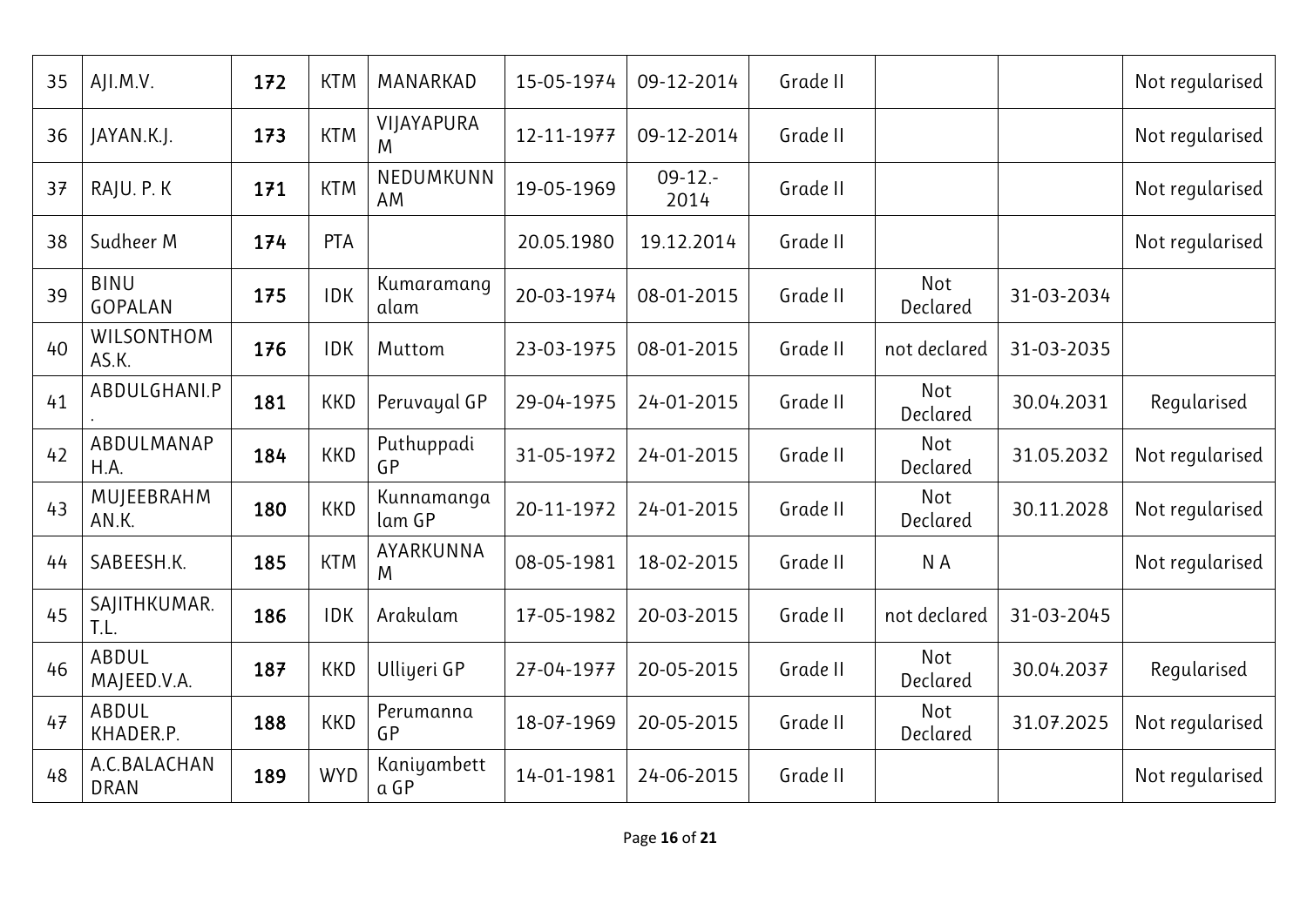| 49 | HUSSAN.M.P.                                                    | 190 | <b>WYD</b> | DDP Office                       | 04-01-1974 | 26-06-2015 | Grade II |                 |            | Not regularised |
|----|----------------------------------------------------------------|-----|------------|----------------------------------|------------|------------|----------|-----------------|------------|-----------------|
| 50 | ABDUL<br><b>GAFOOR</b><br><b>IRUMBADASSE</b><br>R <sub>l</sub> | 191 | <b>WYD</b> | Pozhuthana<br>GP                 | 15-05-1972 | 14-07-2015 | Grade II |                 |            | Not regularised |
| 51 | SURSH.M.S.                                                     | 194 | <b>WYD</b> | Kottathara<br>GP                 | 18-02-1976 | 14-07-2015 | Grade II |                 |            | Not regularised |
| 52 | ANAS.T.H.                                                      | 193 | <b>WYD</b> | Thondernad<br>GP                 | 17-07-1983 | 14-07-2015 | Grade II |                 |            | Not regularised |
| 53 | SHAJUMON.P.A                                                   | 199 | <b>WYD</b> | <b>District</b><br>Panchayat     | 13-08-1977 | 14-07-2015 | Grade II |                 |            | Not regularised |
| 54 | <b>DINESH</b><br>KUMAR.K.P.                                    | 198 | <b>WYD</b> | <b>Muttil GP</b>                 | 25-05-1977 | 14-07-2015 | Grade II |                 |            | Not regularised |
| 55 | SANTHOSHKU<br>MAR.C.P                                          | 195 | <b>WYD</b> | District<br>Panchayat            | 20-05-1977 | 14-07-2015 | Grade II |                 |            | Not regularised |
| 56 | <b>BINOY GEORGE</b>                                            | 197 | <b>WYD</b> | Edavaka GP                       | 12-02-1974 | 14-07-2015 | Grade II |                 |            | Not regularised |
| 57 | MANOJ.K.N.                                                     | 196 | <b>WYD</b> | Poothady GP                      | 05-11-1974 | 14-07-2015 | Grade II |                 |            | Not regularised |
| 58 | SIJU.S.P.                                                      | 192 | <b>WYD</b> | Panamaram<br>GP                  | 10-05-1976 | 14-07-2015 | Grade II |                 |            | Not regularised |
| 59 | Sethu.M.A.                                                     | 201 | <b>PTA</b> | Vallicode<br>Grama<br>Panchayat  | 02.05.1976 | 31.07.2015 | Grade II | Not<br>declared | 31.05.2036 | Regularised     |
| 60 | Rajan.A.                                                       | 202 | PTA        | DDP Office<br>Pathanamthit<br>ta | 30.05.1978 | 31.07.2015 | Grade II | Not<br>declared | 31.05.2038 | Not regularised |
| 61 | Asokan.C.V.                                                    | 203 | <b>PTA</b> | Pallickal<br>GP                  | 30.05.1973 | 31.07.2015 | Grade II | Not<br>declared | 31.05.2033 | Not regularised |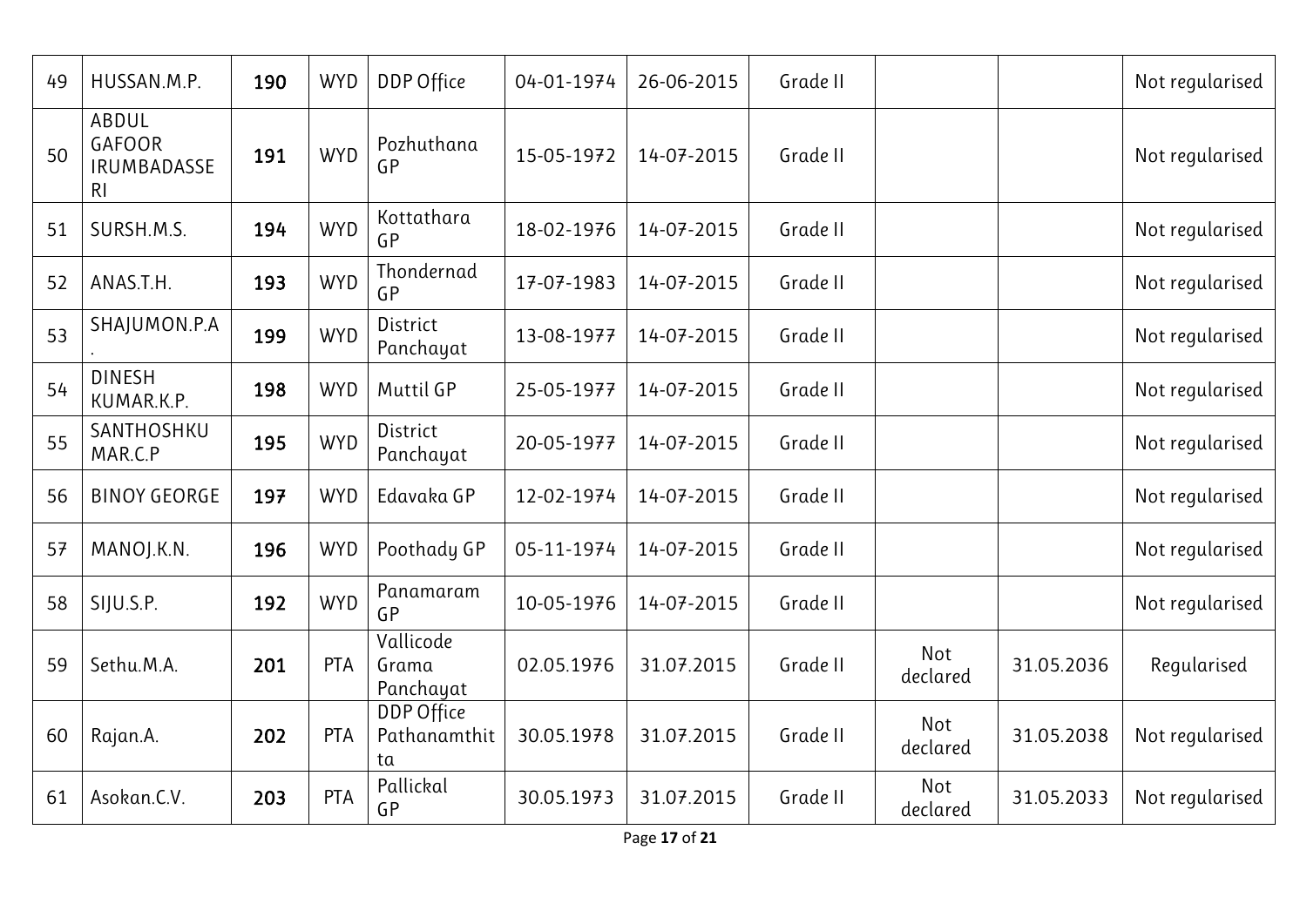| 62 | Sajeev.V.S         | 204 | <b>PTA</b> | Ayroor GP                                 | 26.05.1981 | 31.07.2015 | Grade II | Probation not<br>declared.<br>Joined duty on<br>20/08/2015<br>AN | 31.05.2041  | Not regularised |
|----|--------------------|-----|------------|-------------------------------------------|------------|------------|----------|------------------------------------------------------------------|-------------|-----------------|
| 63 | Aji.T.             | 205 | <b>PTA</b> | Pandalam<br>Municipality                  | 30.05.1981 | 31.07.2015 | Grade II | <b>NA</b>                                                        | 31.05.2037  | Not regularised |
| 64 | Sajeev.S           | 206 | <b>PTA</b> | Koippuram                                 | 30.05.1980 | 31.07.2015 | Grade II | Not<br>declared                                                  | 31.05.2036  | Not regularised |
| 65 | Gopalan.K.T.       | 207 | <b>PTA</b> | Kallooppara<br>Grama<br>Panchayat         | 15.05.1974 | 31.07.2015 | Grade II | Not<br>declared                                                  | 31.05.2030  | Not regularised |
| 66 | Noushad.K.         | 208 | <b>PTA</b> | Pandalam<br>Thekkekara<br>GP              | 30.05.1971 | 31.07.2015 | Grade II | Not<br>declared                                                  | 31.05.2027  | Not regularised |
| 67 | V.V.Dinesh         | 209 | <b>PTA</b> | Kozhenchery<br>Grama<br>Panchayat         | 25.05.1974 | 31.07.2015 | Grade II | Not<br>declared                                                  | 31.05.2030  | Not regularised |
| 68 | Arun.T.Raj         | 210 | <b>PTA</b> | Kadapra<br>Grama<br>Panchayat             | 25.05.1981 | 31.07.2015 | Grade II | Not<br>declared                                                  | 31.05.2041  | Not regularised |
| 69 | Visweswara<br>Rao  | 200 | <b>PTA</b> | Dist.Panchay<br>at,<br>Pathanamthit<br>ta | 24.05.1973 | 31.07.2015 | Grade II | Not<br>Regularised                                               | 31.5.2033   | Not regularised |
| 70 | SUSOBH. A          | 211 | <b>IDK</b> | Bisonvalley<br>G.P                        | 14-05-1976 | 11-08-2015 | Grade II | Not declered                                                     | 30.05.2036  |                 |
| 71 | <b>V.UNIMOYI</b>   | 212 | <b>IDK</b> | chakkupallam                              | 01-12-1966 | 11-08-2015 | Grade II | Not declered                                                     | 31.12.2022. |                 |
| 72 | CHRISTHUDAS.<br>R. | 213 | <b>IDK</b> | krunapuram<br>GP                          | 30-05-1974 | 11-08-2015 | Grade II | Not<br>Declered                                                  | 31.05.2034  |                 |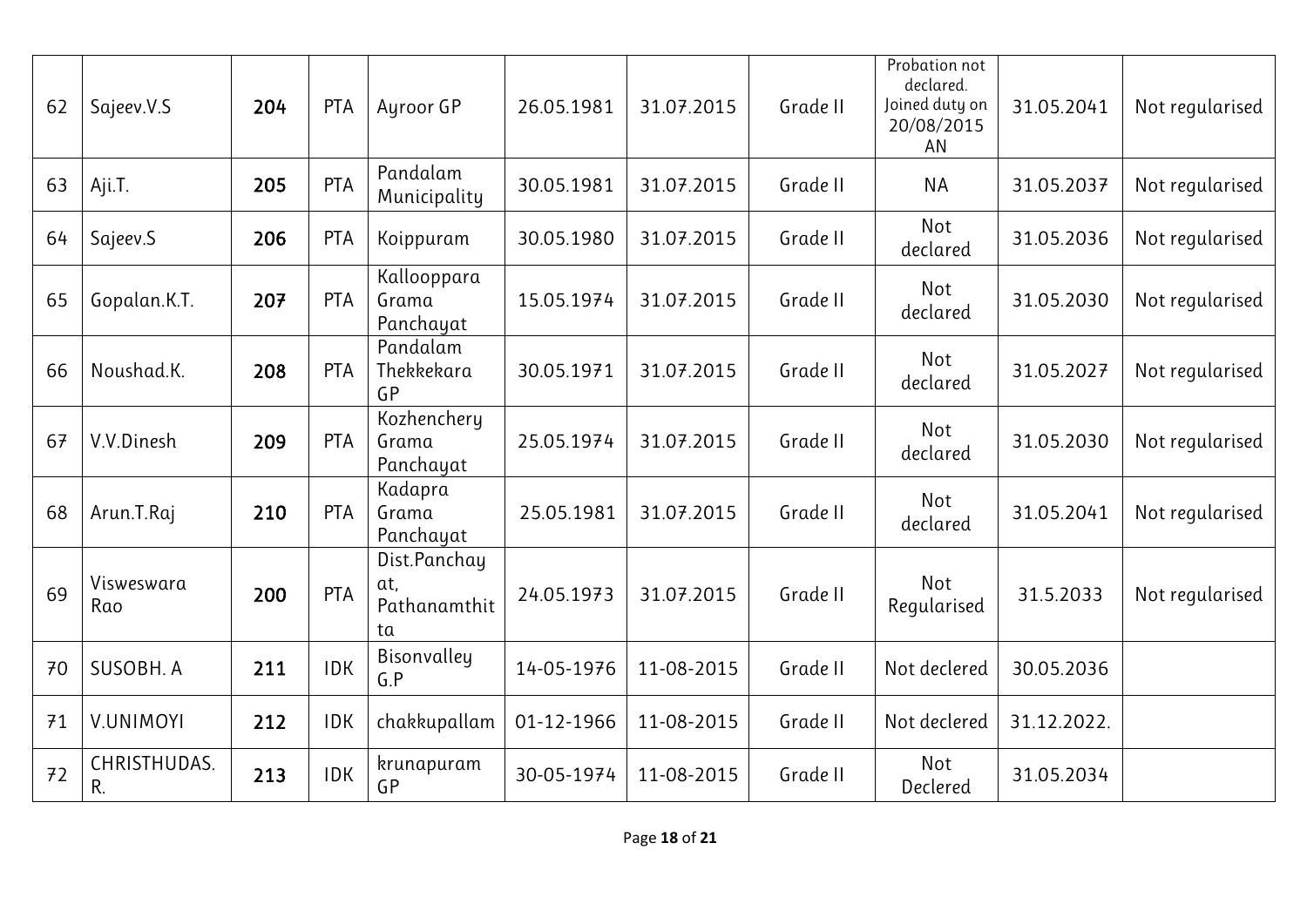| 73 | VIMALKUMAR.<br>P.R.      | 214 | <b>IDK</b> | Chinnakanal<br>Grama<br>Panchayat | 15-05-1979 | 11-08-2015 | Grade II | Not declered    | 31.05.2039 |                 |
|----|--------------------------|-----|------------|-----------------------------------|------------|------------|----------|-----------------|------------|-----------------|
| 74 | SATHEESH.K.N<br>ARAYANAN | 215 | <b>IDK</b> | Kanchiyar GP                      | 02-02-1980 | 11-08-2015 | Grade II | Not<br>declared | 28.02.2040 |                 |
| 75 | JAYARAJ.P.R.             | 216 | <b>IDK</b> | Udumbannoo<br>r                   | 28-05-1973 | 11-08-2015 | Grade II | Not<br>declared | 31-05-2033 |                 |
| 76 | JOHNSON.F.               | 217 | <b>IDK</b> | Idukki<br>Kanjikuzhy              | 30-05-1979 | 11-08-2015 | Grade II | Not<br>declared | 30.05.2039 |                 |
| 77 | Hari. KV                 | 218 | <b>KSD</b> | West Eleri<br>Grama<br>Panchayat  | 14-03-1975 | 01-09-2015 | Grade II | Not<br>Declared | <b>NA</b>  | Not regularised |
| 78 | BIJU.R.                  | 230 | <b>KNR</b> | Ezhome                            | 20-01-1977 | 01-09-2015 | Grade II | Not<br>Declared | 31.03.2037 | Not regularised |
| 79 | RAJAN ERAYI              | 231 | <b>KNR</b> | Peravoor                          | 09-03-1972 | 01-09-2015 | Grade II | Not<br>Declared | 31.03.2028 | Not regularised |
| 80 | ANILKUMAR<br>KATTAMBALLI | 232 | <b>KNR</b> | Kuttiattur                        | 27-05-1972 | 01-09-2015 | Grade II | Not<br>Declared | 31.05.2032 | Not regularised |
| 81 | SUNIL.A.V.               | 233 | <b>KNR</b> | Kalliasseri                       | 15-05-1977 | 01-09-2015 | Grade II | Not<br>Declared | 30.05.2037 | Not regularised |
| 82 | PRAKASAN.K.V.            | 234 | <b>KNR</b> | Madayi                            | 16-02-1974 | 01-09-2015 | Grade II | Not<br>Declared | 28.02.2034 | Not regularised |
| 83 | Sudheer. A K             | 219 | <b>KSD</b> | Udma<br>Grama<br>Panchayat        | 10-05-1978 | 01-09-2015 | Grade II | Not<br>Declared |            | Not regularised |
| 84 | Satheesan<br>Pulukkool   | 220 | <b>KSD</b> | Karadka<br>Grama<br>Panchayat     | 10-04-1975 | 01-09-2015 | Grade II | Not<br>Declared |            | Not regularised |
| 85 | Jose Thomas              | 221 | <b>KSD</b> | Kutttikkol<br>GP                  | 18-02-1977 | 01-09-2015 | Grade II | Not<br>Declared |            | Not regularised |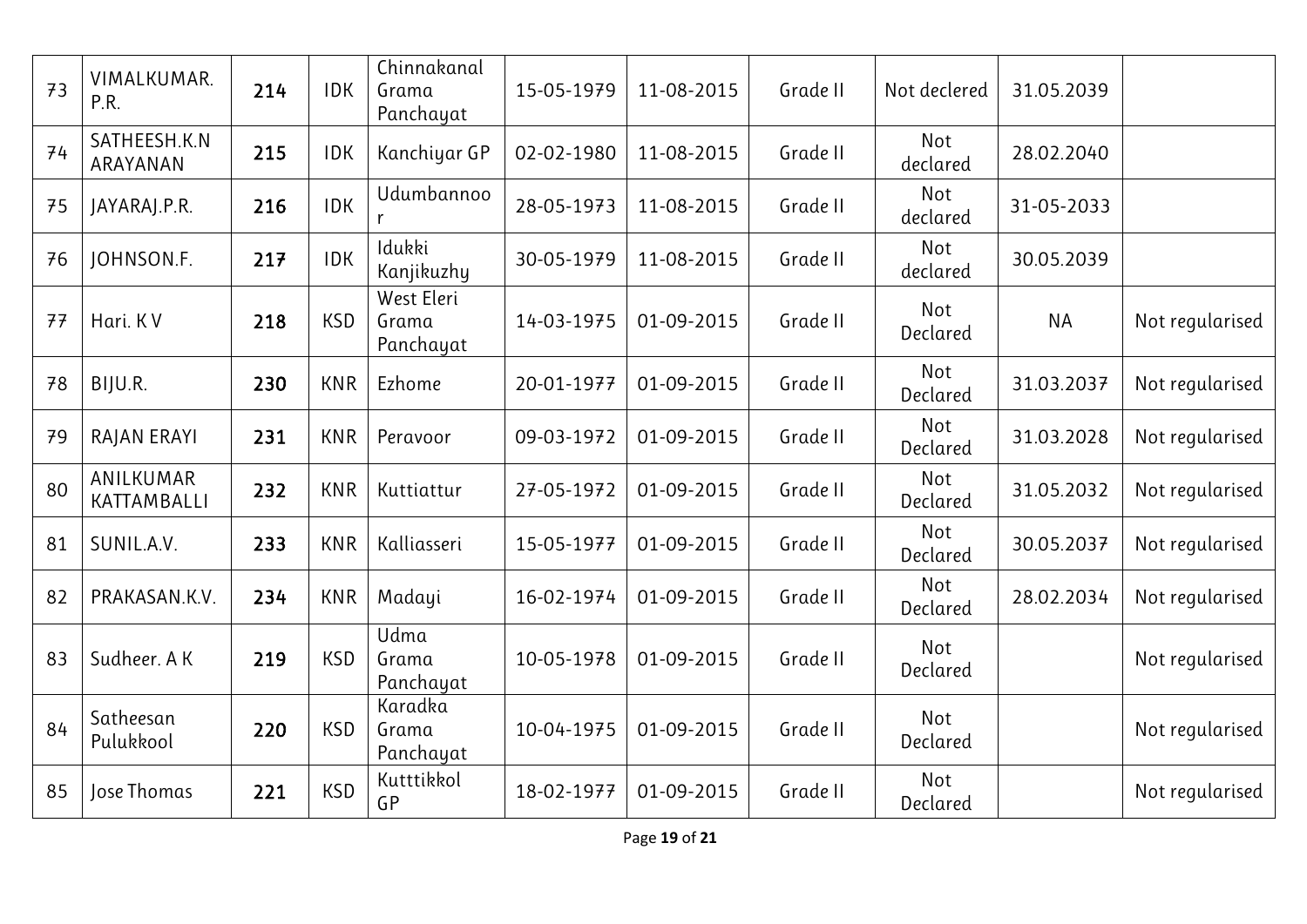| 86 | Santhosh<br>Kumar. N R                      | 222 | <b>KSD</b> | Panathadi<br>Grama<br>Panchayat               | 28-05-1972 | 01-09-2015 | Grade II | Not<br>Declared |            | Not regularised |
|----|---------------------------------------------|-----|------------|-----------------------------------------------|------------|------------|----------|-----------------|------------|-----------------|
| 87 | Shaiju. N V                                 | 223 | <b>KSD</b> | Kinanur-<br>Karinthalam<br>Grama<br>Panchayat | 20-03-1978 | 01-09-2015 | Grade II | Not<br>Declared |            | Not regularised |
| 88 | Sukumaran. P                                | 224 | <b>KSD</b> | Delampady<br>Grama<br>Panchayat               | 13-05-1969 | 01-09-2015 | Grade II | Not<br>Declared |            | Not regularised |
| 89 | Narayanan. P                                | 225 | <b>KSD</b> | Kodom-Belur                                   | 05-05-1979 | 01-09-2015 | Grade II | Not<br>Declared |            | Not regularised |
| 90 | Sureshkumar.U                               | 226 | <b>KSD</b> | Mogral<br>puthur<br>Grama<br>Panchayat        | 06-12-1972 | 01-09-2015 | Grade II | Not<br>Declared |            | Not regularised |
| 91 | Janardhanan. K                              | 227 | <b>KSD</b> | Pullur<br>periyaGrama<br>Panchayat            | 18-03-1974 | 01-09-2015 | Grade II | Not<br>Declared |            | Not regularised |
| 92 | SATHEESAN.M.                                | 228 | <b>KNR</b> | Kolayad                                       | 14-03-1970 | 01-09-2015 | Grade II | Not<br>Declared | 31.03.2030 | Not regularised |
| 93 | PRAKASAN.K                                  | 229 | <b>KNR</b> | Kurumathur                                    |            | 01-09-2015 | Grade II | Not<br>Declared | 31.05.2026 | Not regularised |
| 94 | <b>RAJEHS</b><br><b>KOLLAM</b><br>Kunnummal | 235 | <b>KNR</b> | Kunnothupar<br>amba                           | 10-04-1980 | 01-09-2015 | Grade II | Not<br>Declared | 30.04.2040 | Not regularised |
| 95 | SHINIL<br>PUTHANPURAY<br>IL                 | 236 | <b>KNR</b> | Ayyankunnu                                    | 22-04-1980 | 01-09-2015 | Grade II | Not<br>Declared | 30.04.2040 | Not regularised |
| 96 | LATHEESH.N.K.                               | 237 | <b>KNR</b> | Payyavoor                                     | 20-04-1977 | 01-09-2015 | Grade II | Not<br>Declared | 30.04.2037 | Not regularised |